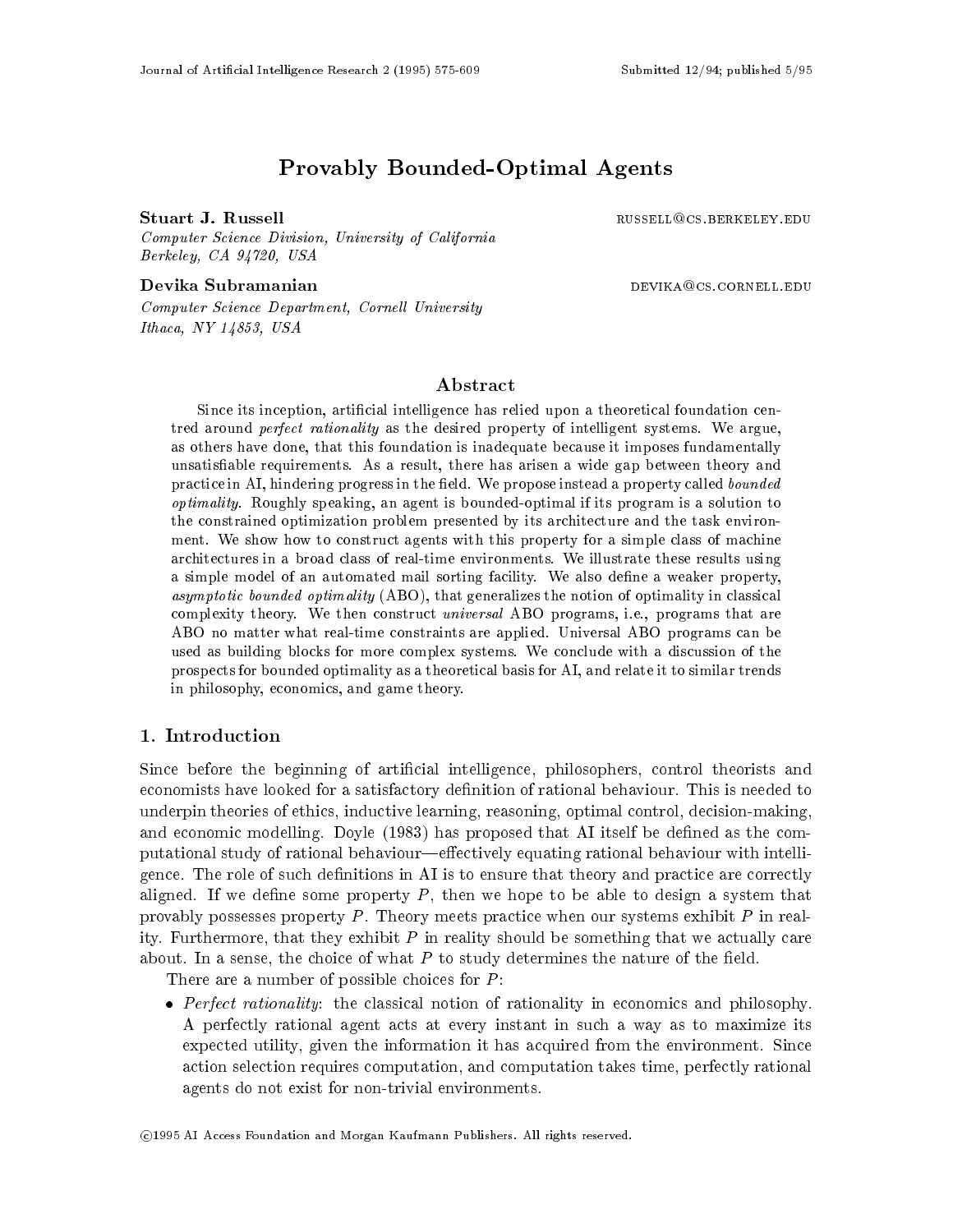- $\bullet$  *Calculative rationality*: the notion of rationality studied in AI. A calculatively rational agent eventually returns what would have been the rational choice at the beginning of its deliberation. There exist systems such as influence diagram evaluators that exhibit this property for a decision-theoretic denition of rational choice, and systems such as nonlinear planners that exhibit it for a logical denition of rational choice. This is assumed to be an interesting property for a system to exhibit since it constitutes an "in-principle" capacity to do the right thing. Calculative rationality is of limited value in practice, because the actual behaviour exhibited by such systems is absurdly far from being rational; for example, a calculatively rational chess program will choose the right move, but may take  $10^{50}$  times too long to do so. As a result, AI systembuilders often ignore theoretical developments, being forced to rely on trial-and-error engineering to achieve their goals. Even in simple domains such as chess, there is little theory for designing and analysing high-performance programs.
- $\bullet$  *Metalevel rationality*: a natural response to the problems of calculative rationality. A metalevel rational system optimizes over the object-level computations to be performed in the service of selecting actions. In other words, for each decision it finds the optimal combination of computation-sequence-plus-action, under the constraint that the action must be selected by the computation. Full metalevel rationality is seldom useful because the metalevel computations themselves take time, and the metalevel decision problem is often more difficult than the object-level problem. Simple approximations to metalevel rationality have proved useful in practice—for example, metalevel policies that limit lookahead in chess programs—but these engineering expedients merely serve to illustrate the lack of a theoretical basis for agent design.
- $\bullet$  *Bounded optimality*: a bounded optimal agent behaves as well as possible given its computational resources. Bounded optimality specifies optimal *programs* rather than optimal actions or optimal computation sequences. Only by the former approach can we avoid placing constraints on intelligent agents that cannot be met by any program. Actions and computations are, after all, generated by programs, and it is over programs that designers have control.

We make three claims:

- 1. A system that exhibits bounded optimality is desirable in reality.
- 2. It is possible to construct provably bounded optimal programs.
- 3. Articial intelligence can be usefully characterized as the study of bounded optimality, particularly in the context of complex task environments and reasonably powerful computing devices.

The first claim is unlikely to be controversial. This paper supports the second claim in detail. The third claim may, or may not, stand the test of time.

We begin in section 2 with a necessarily brief discussion of the relationship between bounded optimality and earlier notions of rationality. We note in particular that some important distinctions can be missed without precise denitions of terms. Thus in section 3 we provide formal definitions of agents, their programs, their behaviour and their rationality.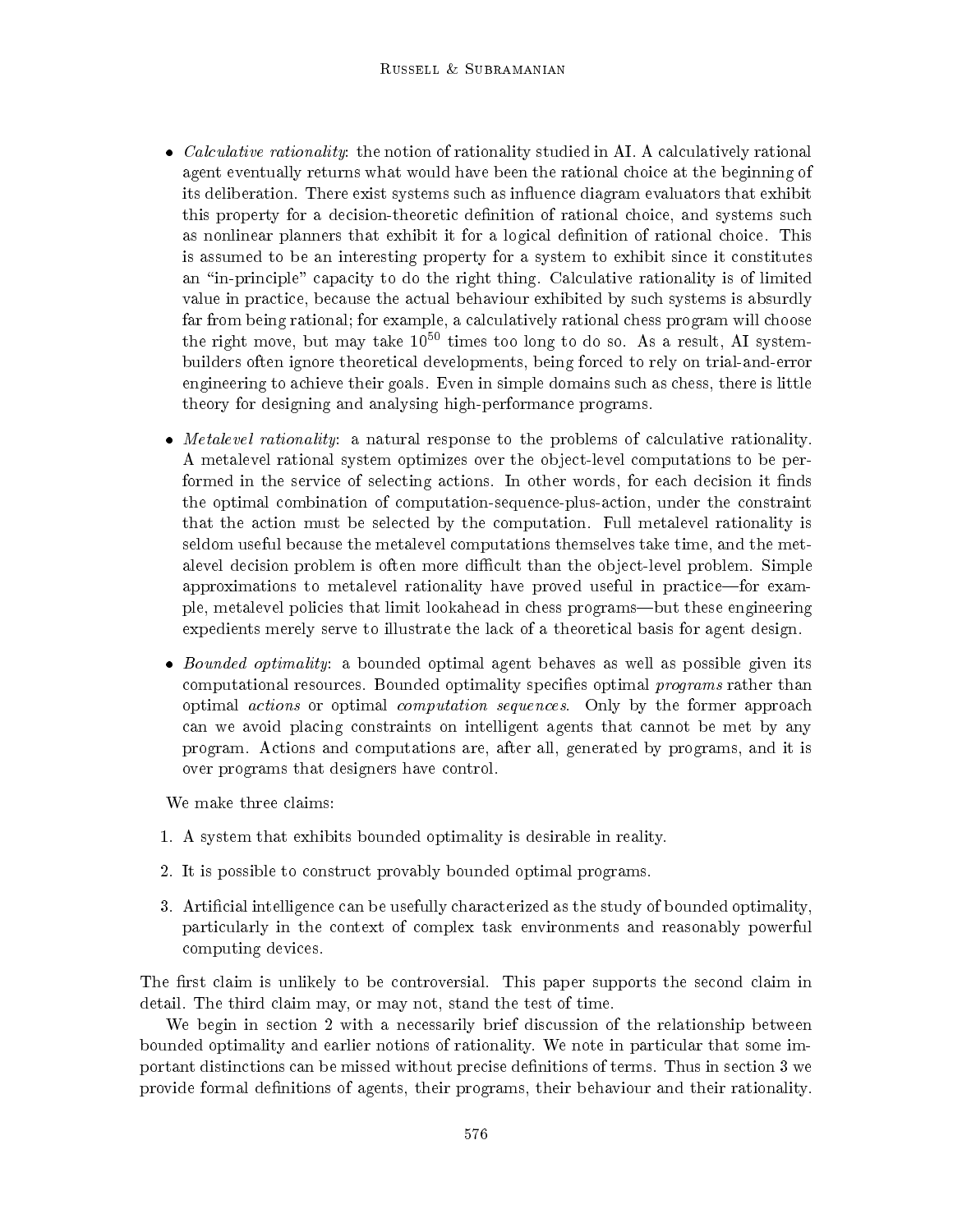Together with formal descriptions of task environments, these elements allow us to prove that a given agent exhibits bounded optimality. Section 4 examines a class of agent architectures for which the problem of generating bounded optimal configurations is efficiently soluble. The solution involves a class of interesting and practically relevant optimization problems that do not appear to have been addressed in the scheduling literature. We illustrate the results by showing how the throughput of an automated mail-sorting facility might be improved. Section 5 initiates a discussion of how bounded optimal congurations might be learned from experience in an environment. In section  $6$ , we define a weaker property, *asymptotic bounded optimality* (ABO), that may be more robust and tractable than the strict version of bounded optimality. In particular, we can construct universal ABO programs. A program is universally ABO if it is ABO regardless of the specific form of time dependence of the utility function.<sup>1</sup> Universal ABO programs can therefore be used as building blocks for more complex systems. We conclude with an assessment of the prospects for further development of this approach to articial intelligence.

### 2. Historical Perspective

The classical idea of perfect rationality, which developed from Aristotle's theories of ethics, work by Arnauld and others on choice under uncertainty, and Mill's utilitarianism, was put on a formal footing in *decision theory* by Ramsey (1931) and vonNeumann and Morgernstern (1947). It stipulates that a rational agent always act so as to maximize its expected utility. The expectation is taken according to the agent's own beliefs; thus, perfect rationality does not require omniscience.

In artificial intelligence, the logical definition of rationality, known in philosophy as the "practical syllogism", was put forward by McCarthy  $(1958)$ , and reiterated strongly by Newell  $(1981)$ . Under this definition, an agent should take any action that it believes is guaranteed to achieve any of its goals. If AI can be said to have had a theoretical foundation, then this definition of rationality has provided it. McCarthy believed, probably correctly, that in the early stages of the field it was important to concentrate on "epistemological adequacy" before "heuristic adequacy"  $-$  that is, capability in principle rather than in practice. The methodology that has resulted involves designing programs that exhibit calculative rationality, and then using various speedup techniques and approximations in the hope of getting as close as possible to perfect rationality. Our belief, albeit unproven, is that the simple agent designs that fulfill the specification of calculative rationality may not provide good starting points from which to approach bounded optimality. Moreover, a theoretical foundation based on calculative rationality cannot provide the necessary guidance in the search.

It is not clear that AI would have embarked on the quest for calculative rationality had it not been operating in the halcyon days before formal intractability results were discovered. One response to the spectre of complexity has been to rule it out of bounds. Levesque and Brachman (1987) suggest limiting the complexity of the environment so that calculative and perfect rationality coincide. Doyle and Patil (1991) argue strongly against this position.

<sup>1.</sup> This usage of the term \universal" derives from its use in the scheduling of randomized algorithms by Luby, Sinclair and Zuckerman (1993).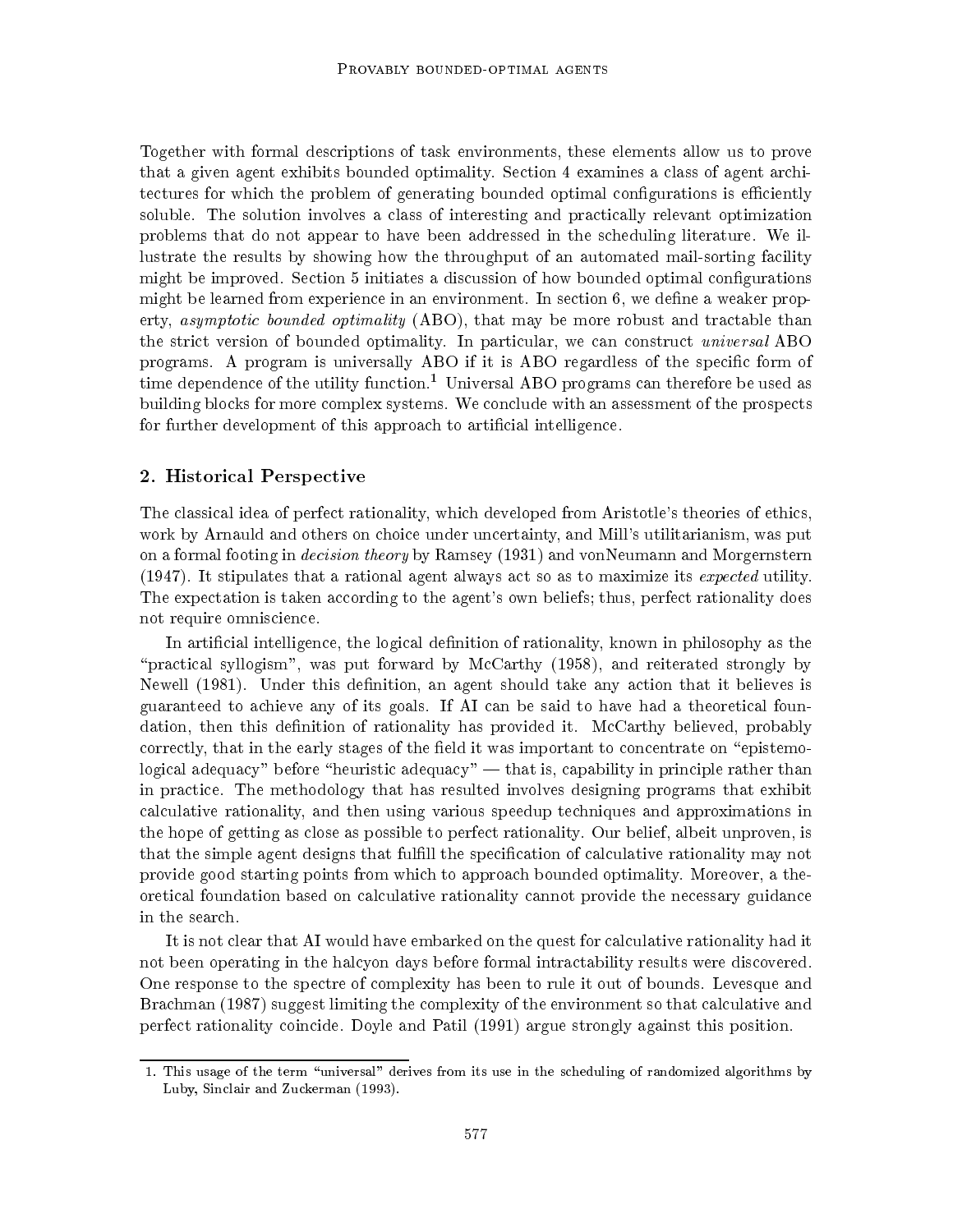Economists have used perfect rationality as an abstract model of economic entities, for the purposes of economic forecasting and designing market mechanisms. This makes it possible to prove theorems about the properties of markets in equilibrium. Unfortunately, as Simon (1982) pointed out, real economic entities have limited time and limited powers of deliberation. He proposed the study of *bounded rationality*, investigating  $\cdot \cdot \cdot$ ... the shape of a system in which effectiveness in computation is one of the most important weapons of survival." Simon's work focussed mainly on *satisficing* designs, which deliberate until reaching some solution satisfying a preset "aspiration level." The results have descriptive value for modelling various actual entities and policies, but no general prescriptive framework for bounded rationality was developed. Although it proved possible to calculate optimal aspiration levels for certain problems, no structural variation was allowed in the agent design.

In the theory of games, bounds on the complexity of players have become a topic of intense interest. For example, it is a troubling fact that defection is the only equilibrium strategy for unbounded agents playing a fixed number of rounds of the Prisoners' Dilemma game. Neyman's theorem (Neyman, 1985), recently proved by Papadimitriou and Yannakakis (1994), shows that an essentially cooperative equilibrium exists if each agent is a finite automaton with a number of states that is less than exponential in the number of rounds. This is essentially a bounded optimality result, where the bound is on space rather than on speed of computation. This type of result is made possible by a shift from the problem of selecting actions to the problem of selecting programs.

I. J. Good (1971) distinguished between perfect or \type I" rationality, and metalevel or "type II" rationality. He defines this as "the maximization of expected utility taking into  $account\;delation\; costs.$ " Simon (1976) also says: "The global optimization problem is to find the least-cost or best-return decision, net of computational costs." Although type II rationality seems to be a step in the right direction, it is not entirely clear whether it can be made precise in a way that respects the desirable intuition that computation is important. We will try one interpretation, although there may be others.<sup>2</sup> The key issue is the space over which the "maximization" or "optimization" occurs. Both Good and Simon seem to be referring to the space of possible deliberations associated with a particular decision. Conceptually, there is an "object-level machine" that executes a sequence of computations under the control of a "meta-level machine." The outcome of the sequence is the selection of an external action. An agent exhibits type II rationality if at the end of its deliberation and subsequent action, its utility is maximized compared to all possible deliberate/act pairs in which it could have engaged. For example, Good discusses one possible application of type II rationality in chess programs. In this case, the object-level steps are node expansions in the game tree, followed by backing up of leaf node evaluations to show the best move. For simplicity we will assume a per-move time limit. Then a type II rational agent will execute whichever sequence of node expansions chooses the best move, of all those that finish before

<sup>2.</sup> For example, it is conceivable that Good and Simon really intended to refer to finding an agent design that minimizes deliberation costs in general. All their discussions, however, seem to be couched in terms of nding the right deliberation for each decision. Thus, type II or metalevel rationality coincides with bounded optimality if the bounded optimal agent is being designed for a single decision in a single situation.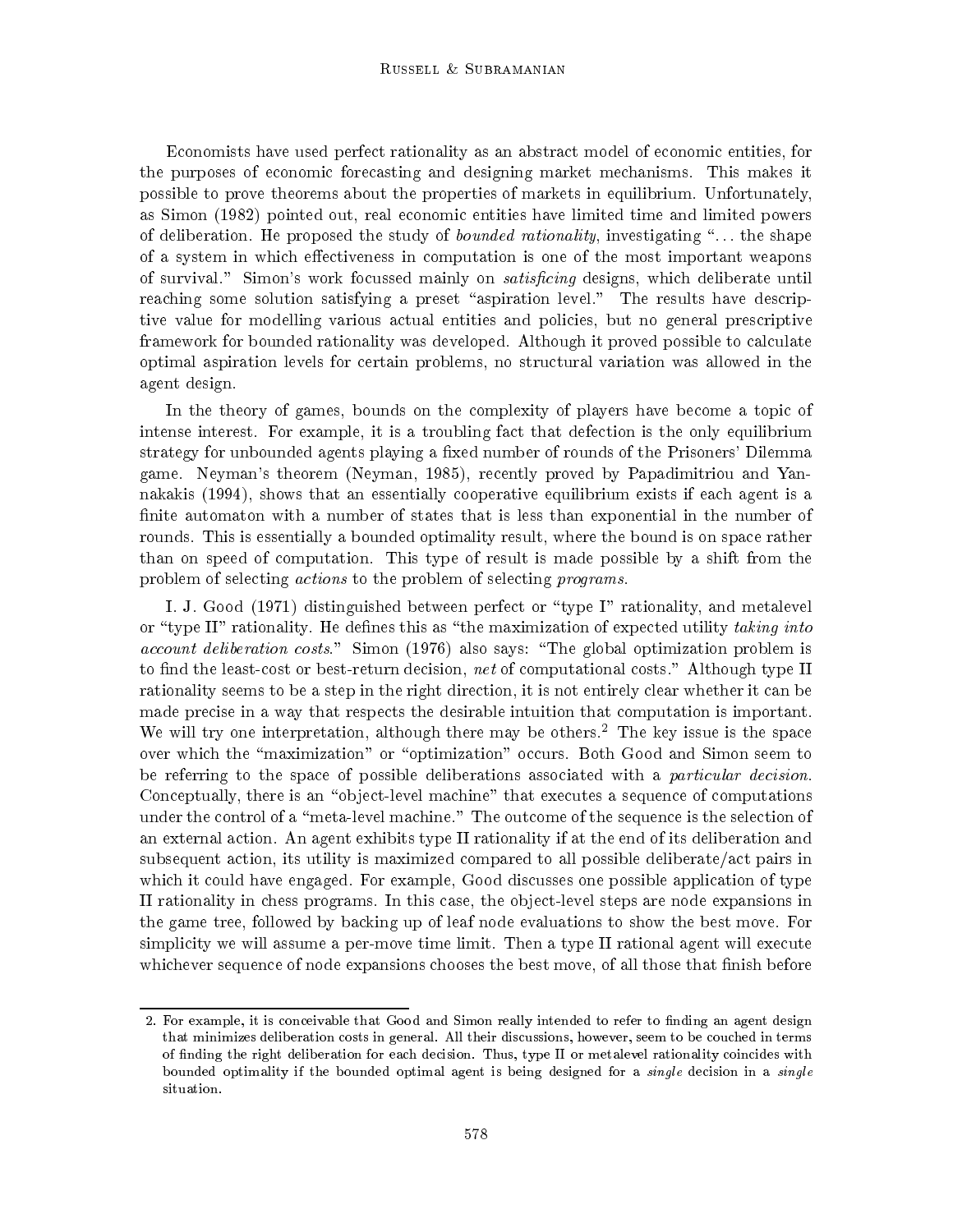the time limit.<sup>3</sup> Unfortunately, the computations required in the "metalevel machine" to select the object-level deliberation may be extremely expensive. Good actually proposes a fairly simple (and nearly practical) metalevel decision procedure for chess, but it is far from optimal. It is hard to see howatype II rational agent could justify executing a suboptimal object-level computation sequence if we limit the scope of the optimization problem to a single decision. The difficulty can only be resolved by thinking about the design of the agent program, which generates an unbounded set of possible deliberations in response to an unbounded set of circumstances that may arise during the life of the agent.

Philosophy has also seen a gradual evolution in the definition of rationality. There has been a shift from consideration of act utilitarianism — the rationality of individual acts — to rule utilitarianism, or the rationality of general policies for acting. This shift has been caused by difficulties with individual versus societal rationality, rather than any consideration of the difficulty of computing rational acts. Some consideration has been given more recently to the tractability of general moral policies, with a view to making them understandable and usable by persons of average intelligence (Brandt, 1953). Cherniak (1986) has suggested a definition of "minimal rationality", specifying lower bounds on the reasoning powers of any rational agent, instead of upper bounds. A philosophical proposal generally consistent with the notion of bounded optimality can be found in Dennett's "Moral First Aid Manual" (1986). Dennett explicitly discusses the idea of reaching equilibrium within the space of decision procedures. He uses as an example the PhD admissions procedure of a philosophy department. He concludes, as do we, that the best procedure may be neither elegant nor illuminating. The existence of such a procedure, and the process of reaching it, are the main points of interest.

Many researchers in AI, some of whose work is discussed below, have worked on the problem of designing agents with limited computational resources. The 1989 AAAI Symposium on AI and Limited Rationality (Fehling & Russell, 1989) contains an interesting variety of work on the topic. Much of this work is concerned with metalevel rationality.

Metareasoning  $-$  reasoning about reasoning  $-$  is an important technique in this area, since it enables an agent to control its deliberations according to their costs and benets. Combined with the idea of *anytime* (Dean & Boddy, 1988) or *flexible* algorithms (Horvitz, 1987), that return better results as time goes by, a simple form of metareasoning allows an agent to behave well in a real-time environment. A simple example is provided by iterative-deepening algorithms used in game-playing. Breese and Fehling (1990) apply similar ideas to controlling multiple decision procedures. Russell and Wefald (1989) give a general method for precompiling certain aspects of metareasoning so that a system can efficiently estimate the effects of individual computations on its intentions, giving fine-grained control of reasoning. These techniques can all be seen as approximating metalevel rationality; they provide useful insights into the general problem of control of reasoning, but there is no reason to suppose that the approximations used are optimal in any sense.

The intuitive notion of bounded optimality seems to have become current in the AI community in the mid-1980's. Horvitz (1987) uses the term *bounded optimality* to refer to "the optimization of computational utility given a set of assumptions about expected

<sup>3.</sup> One would imagine that in most cases the move selected will be the same move selected byaType I agent, but this is in a sense "accidental" because further deliberation might cause the program to abandon it.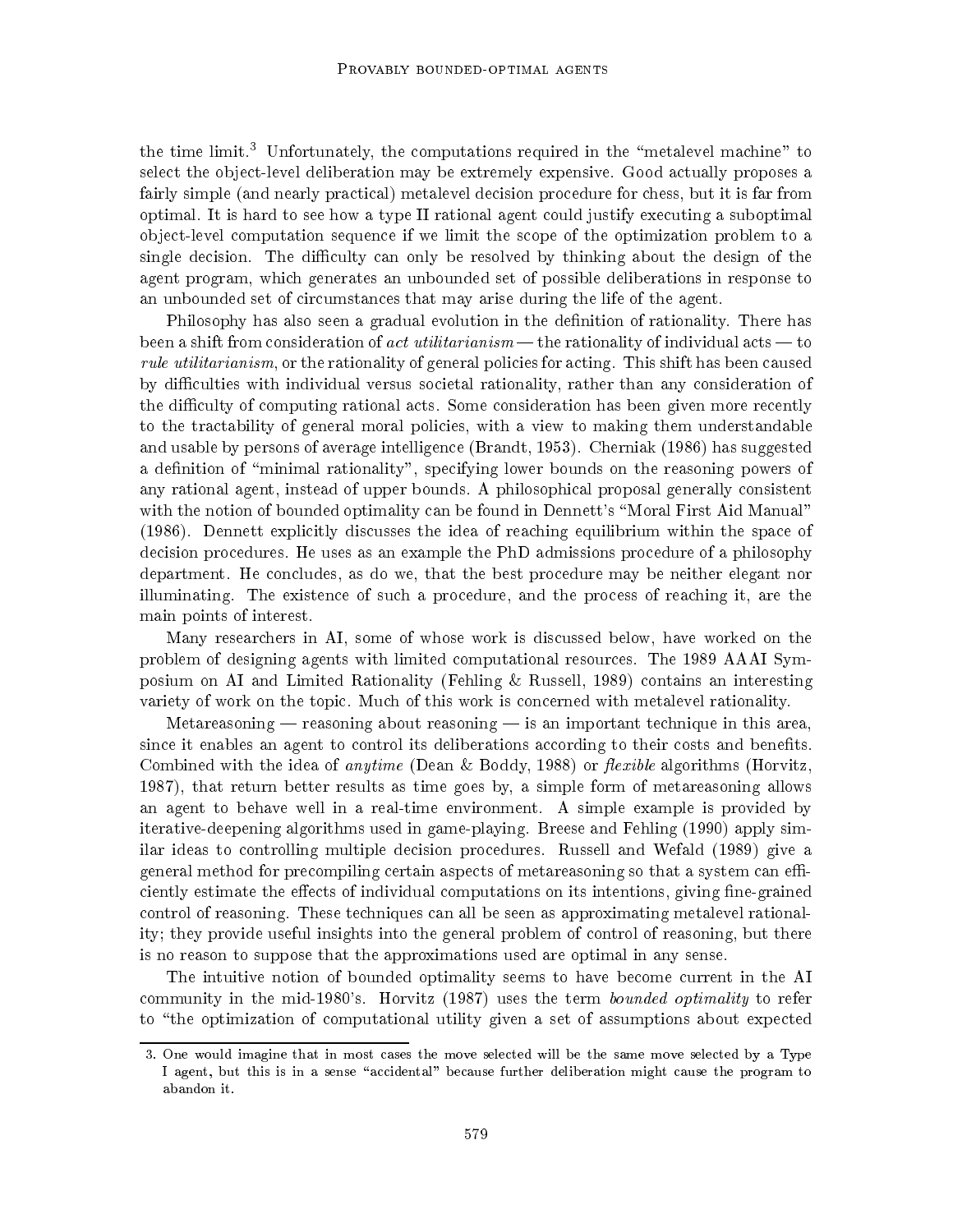problems and constraints in reasoning resources." Russell and Wefald (1991) say that an agent exhibits bounded optimality for a given task environment \if its program is a solution to the constrained optimization problem presented by its architecture." Recent work by Etzioni (1989) and Russell and Zilberstein (1991) can be seen as optimizing over a welldefined set of agent designs, thereby making the notion of bounded optimality more precise. In the next section, we build a suitable set of general definitions from the ground up, so that we can begin to demonstrate examples of provably bounded optimal agents.

### 3. Agents, Architectures and Programs

Intuitively, an agent is just a physical entity that we wish to view in terms of its perceptions and *actions*. What counts in the first instance is what it does, not necessarily what it thinks, or even whether it thinks at all. This initial refusal to consider further constraints on the internal workings of the agent (such as that it should reason logically, for example) helps in three ways: first, it allows us to view such "cognitive faculties" as planning and reasoning as occurring in the service of finding the right thing to do; second, it makes room for those among us (Agre & Chapman, 1987; Brooks, 1986) who take the position that systems can do the right thing without such cognitive faculties; third, it allows more freedom to consider various specications, boundaries and interconnections of subsystems.

We begin by defining agents and environments in terms of the actions and percepts that they exchange, and the sequence of states they go through. The agent is described by an *agent function* from percept sequences to actions. This treatment is fairly standard (see, e.g., Genesereth & Nilsson, 1987). We then go "inside" the agent to look at the agent program that generates its actions, and define the "implementation" relationship between a program and the corresponding agent function. We consider performance measures on agents, and the problem of designing agents to optimize the performance measure.

### 3.1 Specifying agents and environments

An agent can be described abstractly as a mapping (the *agent function*) from percept sequences to actions. Let  $O$  be the set of percepts that the agent can receive at any instant, and A be the set of possible actions the agent can carry out in the external world. Since we are interested in the behaviour of the agent over time, we introduce a set of time points or instants,  $\mathbf{T}$ . The set  $\mathbf{T}$  is totally ordered by the  $\epsilon$  relation with a unique least element. Without loss of generality, we let  $T$  be the set of non-negative integers.

The percept history of an agent is a sequence of percepts indexed by time. We define the set of percept histories to be  $\mathbf{O^T} = \{O^\text{T}:\textbf{T}\to\textbf{O}\}.$  The prefix of a history  $O^\text{T}\in\textbf{O}^\text{T}$ the time t is denoted  $O_1$  and is the projection of  $O_1$  on  $[0..t]$ . We can define the set of percept history prefixes as  $\mathbf{O}^t = \{O^t \mid t \in \mathbf{T}, O^{\mathbf{T}} \in \mathbf{O}^{\mathbf{T}}\}$ . Similarly, we define the set of action histories  ${\bf A}^{\rm T}=\{A^{\rm T}:{\bf T}\to {\bf A}\}.$  The set of action history prefixes is  ${\bf A}^t,$  defined as the set of projections  $A^*$  of histories  $A^+ \in \mathbf{A}^+$ .

**Definition 1** Agent function: a mapping

 $f: \mathbf{O}^t \to \mathbf{A}$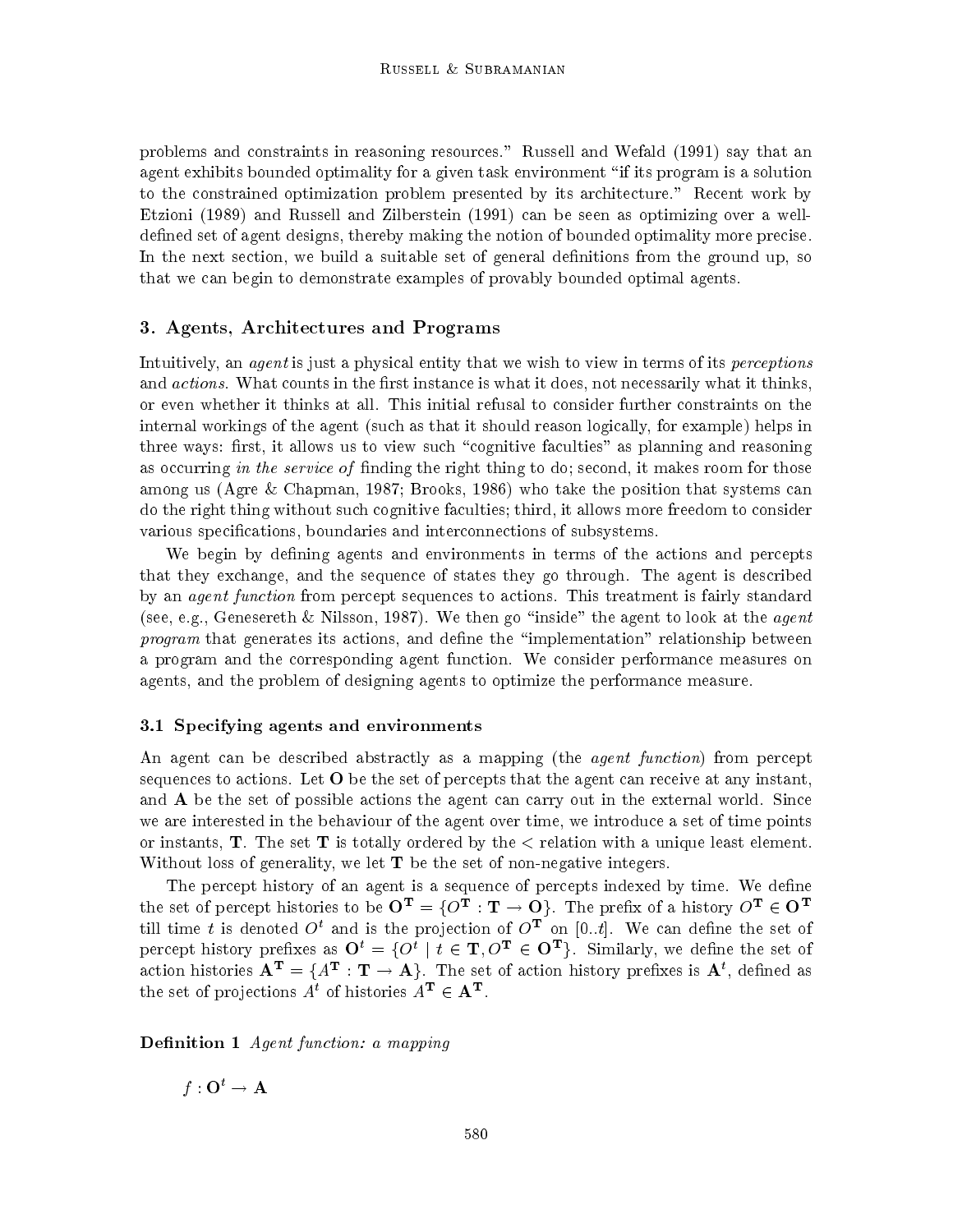where

$$
A^{\mathbf{T}}(t) = f(O^t)
$$

Note that the agent function is an entirely abstract entity, unlike the agent program that implements it. Note also that the "output" of the agent function for a given percept sequence may be a null action, for example if the agent is still thinking about what to do. The agent function specifies what the agent does at each time step. This is crucial to the distinction between perfect rationality and calculative rationality.

Agents live in environments. The states of an environment E are drawn from a set  $X$ . The set of possible state trajectories is defined as  $\mathbf{X^T}=\{X^{\mathbf{T}}:\mathbf{T}\to \mathbf{X}\}.$  The agent does not necessarily have full access to the current state  $A^- (t)$ , but the percept received by the agent does depend on the current state through the *perceptual filtering function*  $f_p$ . The effects of the agent's actions are represented by the environment's transition function  $f_e$ , which specifies the next state given the current state and the agent's action. An environment is therefore defined as follows:

**Definition 2** Environment E: a set of states **X** with a distinguished initial state  $X_0$ , a transition function  $f_e$  and a perceptual filter function  $f_p$  such that

$$
X^{\mathbf{T}}(0) = X_0
$$
  
\n
$$
X^{\mathbf{T}}(t+1) = f_e(A^{\mathbf{T}}(t), X^{\mathbf{T}}(t))
$$
  
\n
$$
O^{\mathbf{T}}(t) = f_p(X^{\mathbf{T}}(t))
$$

The state history  $X^-$  is thus determined by the environment and the agent function. We use the notation effects(f, E) to denote the state history generated by an agent function I operating in an environment  $E$ . We will also use the notation  $|E,A'|$  to denote the state history generated by applying the action sequence  $A<sup>t</sup>$  starting in the initial state of environment E.

Notice that the environment is discrete and deterministic in this formulation. We can extend the definitions to cover non-deterministic and continuous environments, but at the cost of additional complexity in the exposition. None of our results depend in a signicant way on discreteness or determinism.

### 3.2 Specifying agent implementations

We will consider a physical agent as consisting of an architecture and a program. The architecture is responsible for interfacing between the program and the environment, and for running the program itself. With each architecture  $M$ , we associate a finite programming language  $\mathcal{L}_M$ , which is just the set of all programs runnable by the architecture. An agent program is a program  $l \in \mathcal{L}_M$  that takes a percept as input and has an internal state drawn from a set I with initial state  $i_0$ . (The initial internal state depends on the program l, but we will usually suppress this argument.) The set of possible internal state histories is  ${\bf I^T}=\{I^{\bf T}:{\bf T}\to{\bf I}\}.$  The prefix of an internal state history  $I^{\bf T}\in{\bf I^T}$  till time  $t$  is denoted  $I^t$ and is the projection of  $I = 0$  [0...e.].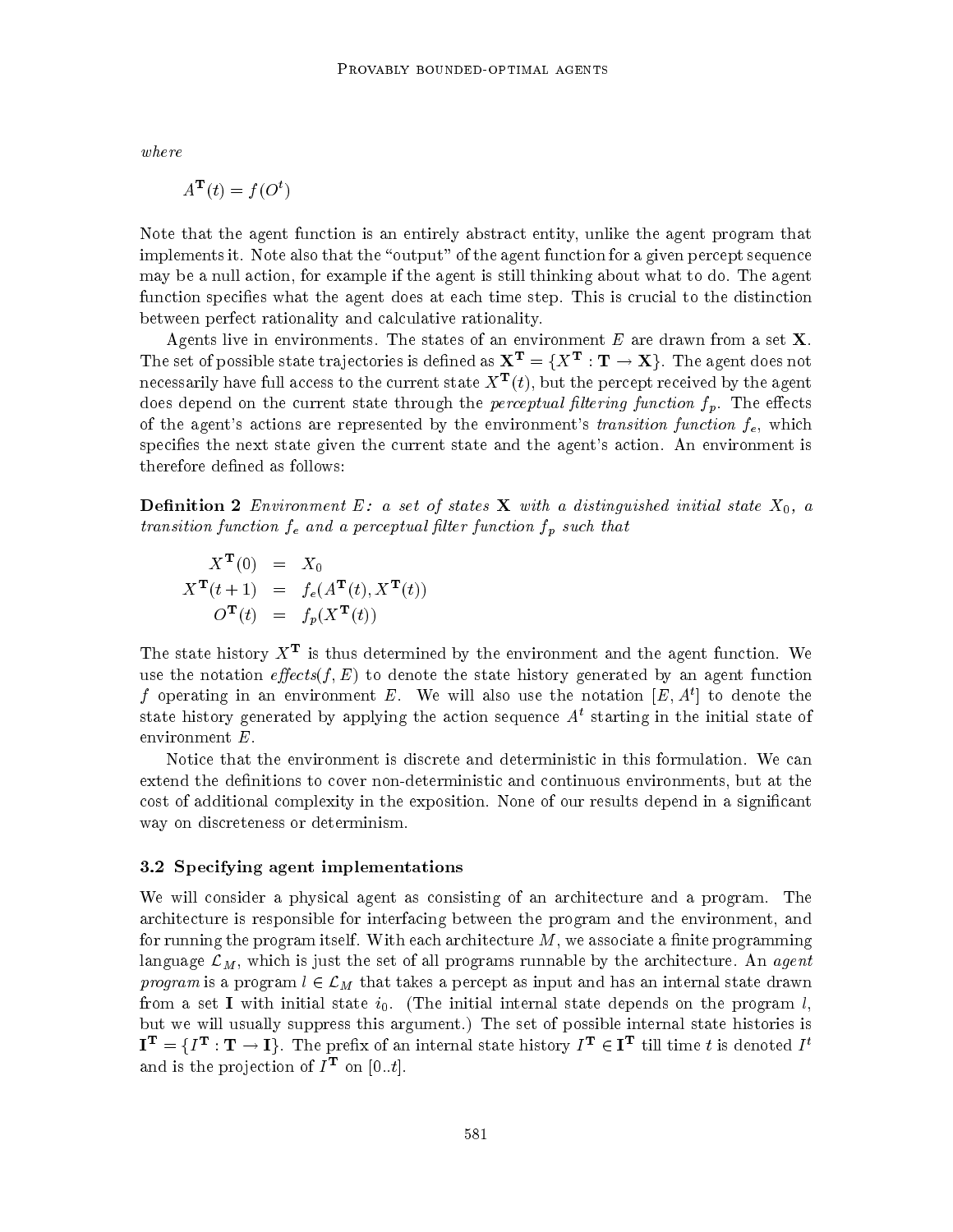**Definition 3** An architecture M is a fixed interpreter for an agent program that runs the program for a single time step, updating its internal state and generating an action:

$$
M:\mathcal{L}_M\times \mathbf{I}\times\mathbf{O}\to \mathbf{I}\times\mathbf{A}
$$

where

$$
\langle I^{\mathbf{T}}(t+1), A^{\mathbf{T}}(t) \rangle = M(l, I^{\mathbf{T}}(t), O^{\mathbf{T}}(t))
$$

Thus, the architecture generates a stream of actions according to the dictates of the program. Because of the physical properties of the architecture, running the program for a single time step results in the execution of only a finite number of instructions. The program may often fail to reach a \decision" in that time step, and as a result the action produced by the architecture may be null (or the same as the previous action, depending on the program design).

#### 3.3 Relating agent specications and implementations

We can now relate agent programs to the corresponding agent functions. We will say that an agent program l running on a machine M implements the agent function  $Agent(l, M)$ . The agent function is constructed in the following definition by specifying the action sequences produced by  $l$  running on  $M$  for all possible percept sequences. Note the importance of the \Markovian" construction using the internal state of the agent to ensure that actions can only be based on the past, not the future.

**Definition 4** A program l running on M implements the agent function  $f = Agent(l, M)$ , defined as follows. For any environment  $E = (\mathbf{\Lambda}, f_e, f_p)$ ,  $f(\mathbf{O}^*) = A^-(t)$  where

$$
\langle I^{\mathbf{T}}(t+1), A^{\mathbf{T}}(t) \rangle = M(l, I^{\mathbf{T}}(t), O^{\mathbf{T}}(t))
$$
  
\n
$$
O^{\mathbf{T}}(t) = f_p(X^{\mathbf{T}}(t))
$$
  
\n
$$
X^{\mathbf{T}}(t+1) = f_e(A^{\mathbf{T}}(t), X^{\mathbf{T}}(t))
$$
  
\n
$$
X^{\mathbf{T}}(0) = X_0
$$
  
\n
$$
I^{\mathbf{T}}(0) = i_0
$$

Although every program l induces a corresponding agent function  $Agent(l, M)$ , the action that follows a given percept is not necessarily the agent's "response" to that percept; because of the delay incurred by deliberation, it may only reflect percepts occurring much earlier in the sequence. Furthermore, it is not possible to map every agent function to an implementation  $l \in \mathcal{L}_M$ . We can define a subset of the set of agent functions f that are implementable on a given architecture M and language  $\mathcal{L}_M$ :

$$
Feasible(M) = \{ f \mid \exists l \in \mathcal{L}_M, f = Agent(l, M) \}
$$

Feasibility is related to, but clearly distinct from, the notion of computability. Computability refers to the existence of a program that *eventually* returns the output specified by a function, whereas feasibility refers to the production of the output at the appropriate point in time. The set of feasible agent functions is therefore much smaller than the set of computable agent functions.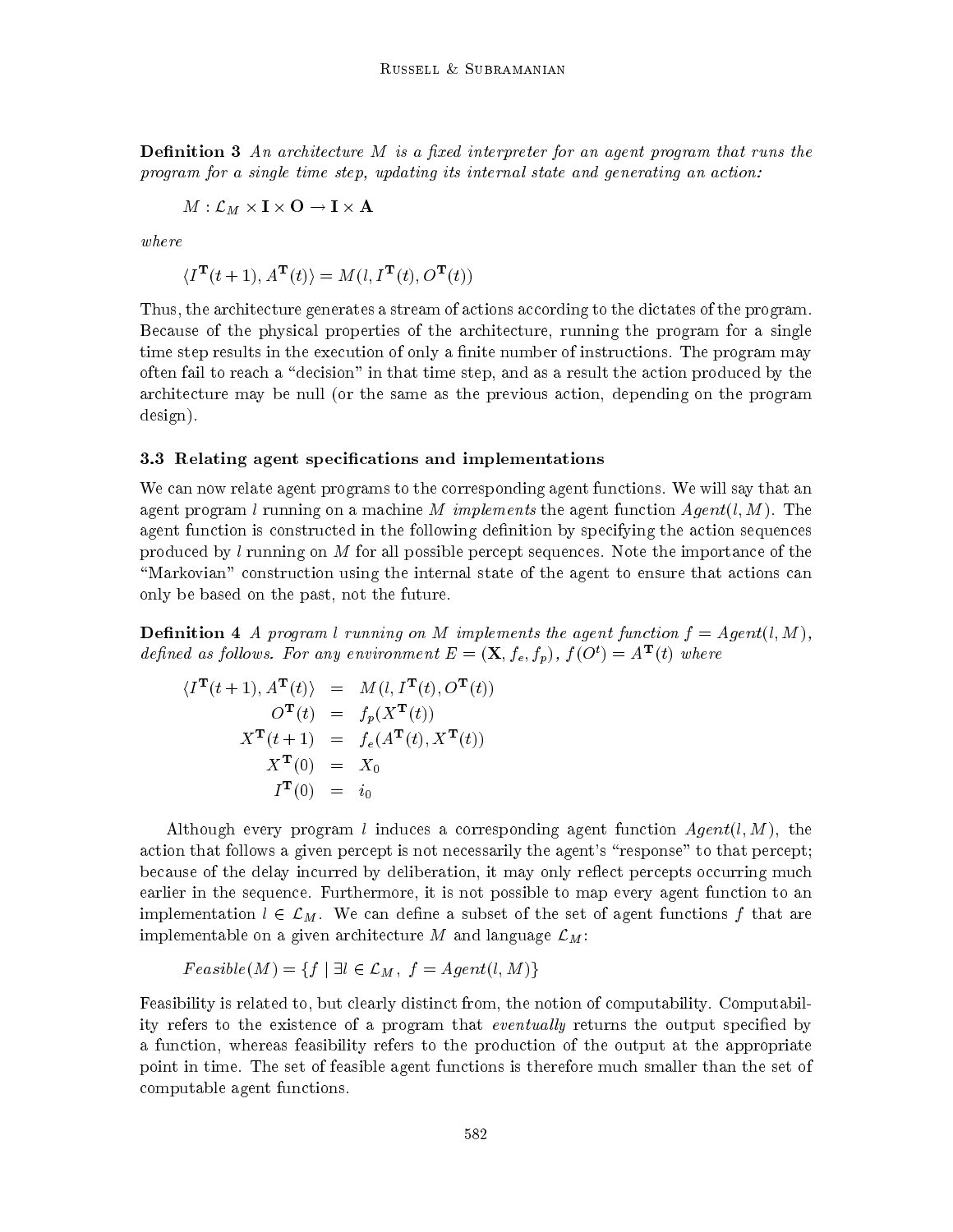#### 3.4 Performance measures for agents

To evaluate an agent's performance in the world, we define a real-valued utility function  $U$ on state histories:

$$
U:\mathbf{X^T}\rightarrow \Re
$$

The utility function should be seen as external to the agent and its environment. It defines the problem to be solved by the designer of the agent. Some agent designs may incorporate an explicit representation of the utility function, but this is by no means required. We will use the term *task environment* to denote the combination of an environment and a utility

Recall that the agent's actions drive the environment  $E$  through a particular sequence of states in accordance with the function  $\epsilon$  *ffects*(*f*, *E*). We can define the value of an agent function f in the environment  $E$  as the utility of the state history it generates:

$$
V(f, E) = U(\text{effects}(f, E))
$$

If the designer has a set **E** of environments with a probability distribution p over them, instead of a single environment  $E$ , then the value of the agent in  $\bf{E}$  is defined as the expected value over the elements of  $E$ . By a slight abuse of notation,

$$
V(f,\mathbf{E})=\sum_{E\in\mathbf{E}}p(E)V(f,E)
$$

We can assign a value  $V(l, M, E)$  to a program l executed by the architecture M in the environment  $E$  simply by looking at the effect of the agent function implemented by the program:

$$
V(l, M, E) = V(Agent(l, M), E) = U(effects(Agent(l, M), E))
$$

As above, we can extend this to a set of possible environments as follows:

$$
V(l,M,\mathbf{E})=\sum_{E\in\mathbf{E}}p(E)V(l,M,E)
$$

### 3.5 Perfect rationality and bounded optimality

As discussed in Section 2, a perfectly rational agent selects the action that maximizes its expected utility, given the percepts so far. In our framework, this amounts to an agent function that maximizes  $V(f, E)$  over all possible agent functions.

**Definition 5** A perfectly rational agent for a set  $\mathbf{E}$  of environments has an agent function fopt such that

 $f_{\text{opt}} = \text{argmax}_f (V(f, \mathbf{E}))$ 

This definition is a persuasive specification of an optimal agent function for a given set of environments, and underlies several recent projects in intelligent agent design (Dean & Wellman,1991; Doyle, 1988; Hansson & Mayer, 1989). A direct implementation of this specication, which ignores the delay incurred by deliberation, does not yield a reasonable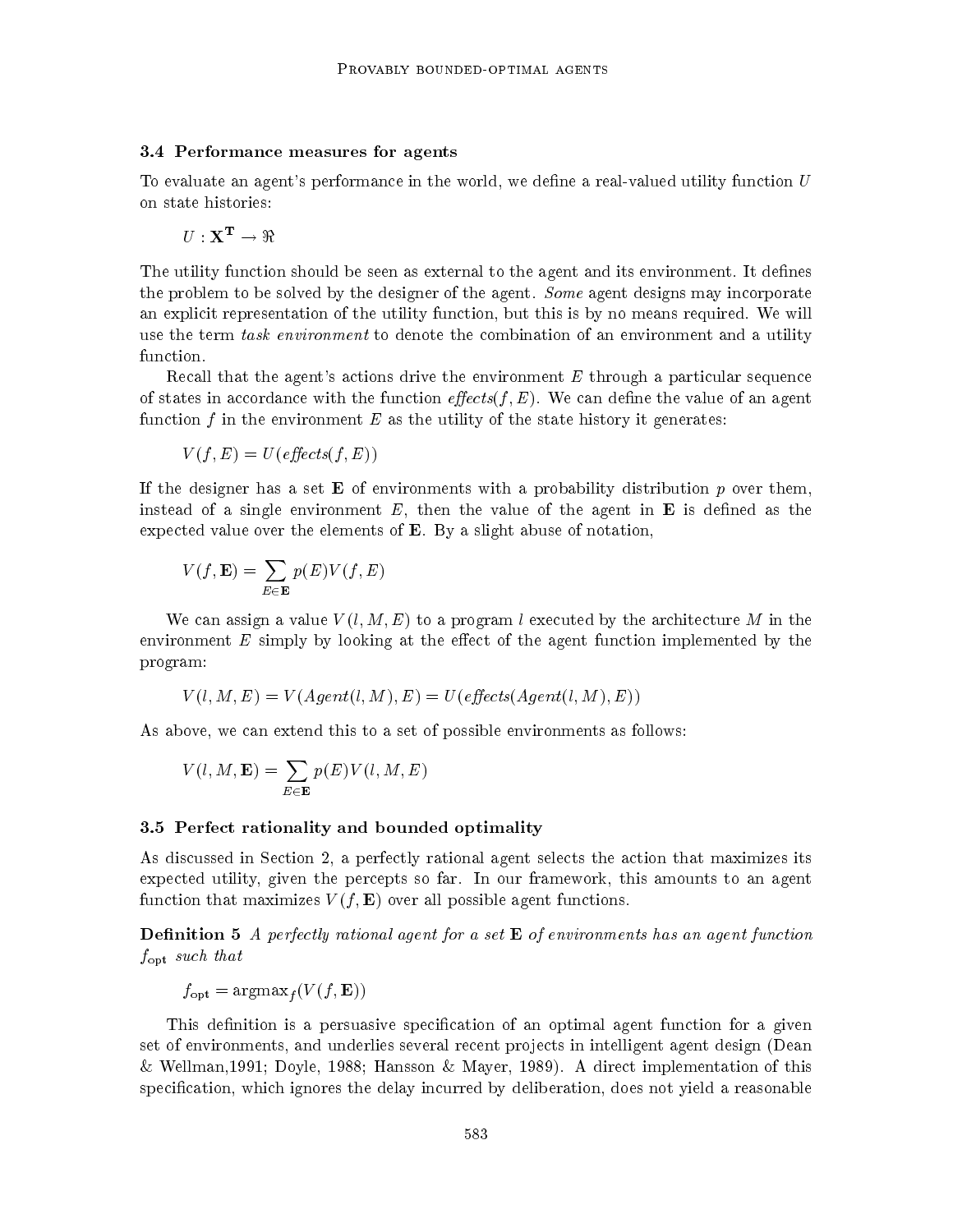solution to our problem – the calculation of expected utilities takes time for any real agent. In terms of our simple formal description of agents introduced above, it is easy to see where the difficulty has arisen. In designing the agent program, logicists and decision theorists have concentrated on specifying an optimal agent function  $f_{\text{opt}}$  in order to guarantee the selection of the best action history. The function  $f_{\text{opt}}$  is independent of the architecture M. Unfortunately, no real program in  $\mathcal{L}_M$  implements this function in a non-trivial environment, because optimal actions cannot usually be computed before the next percept arrives. That is, quite frequently,  $f_{\text{opt}} \notin Feasible(M)$ .

Suppose the environment consists of games of chess under tournament rules against some population of human grandmasters, and suppose  $M$  is some standard personal computer. Then  $f_{\text{opt}}$  describes an agent that always plays in such a way as to maximize its total expected points against the opposition, where the maximization is over the moves it makes. We claim that no possible program can play this way. It is quite possible, using depth-first alpha-beta search to termination, to execute the program that chooses (say) the optimal minimax move in each situation, but the agent function induced by this program is not the same as  $f_{\text{opt}}$ . In particular, it ignores such percepts as the dropping of its flag indicating a loss on time.

The trouble with the perfect rationality definition arose because of unconstrained optimization over the space of f's in the determination of  $f_{\text{opt}}$ , without regard to feasibility. (Similarly, metalevel rationality assumes unconstrained optimization over the space of deliberations.) To escape this quandary, we propose a machine-dependent standard of rationality, in which we maximize V over the implementable set of agent functions  $Feasible(M)$ . That is, we impose optimality constraints on *programs* rather than on *agent functions* or deliberations.

**Definition 6** A bounded-optimal agent with architecture M for a set  $\bf{E}$  of environments has an agent program  $l_{\text{opt}}$  such that

 $l_{\text{opt}} = \text{argmax}_{l \in \mathcal{L}_M} V(l, M, \mathbf{E})$ 

We can see immediately that this specification avoids the most obvious problems with Type I and Type II rationality. Consider our chess example, and suppose the computer has a total program memory of 8 megabytes. Then there are  $2^{2^{26}}$  possible programs that can be represented in the machine, of whichamuch smaller number play legal chess. Under tournament conditions, one or more of these programs will have the best expected performance. Each is a suitable candidate for  $l_{\text{opt}}$ . Thus bounded optimality is, by definition, a feasible specification; moreover, a program that achieves it is highly desirable. We are not yet ready to announce the identity of  $l_{\text{opt}}$  for chess on an eight-megabyte PC, so we will begin with a more restricted problem.

# 4. Provably Bounded-Optimal Agents

In order to construct a provably bounded optimal agent, we must carry out the following steps:

 $\bullet$  Specify the properties of the environment in which actions will be taken, and the utility function on the behaviours.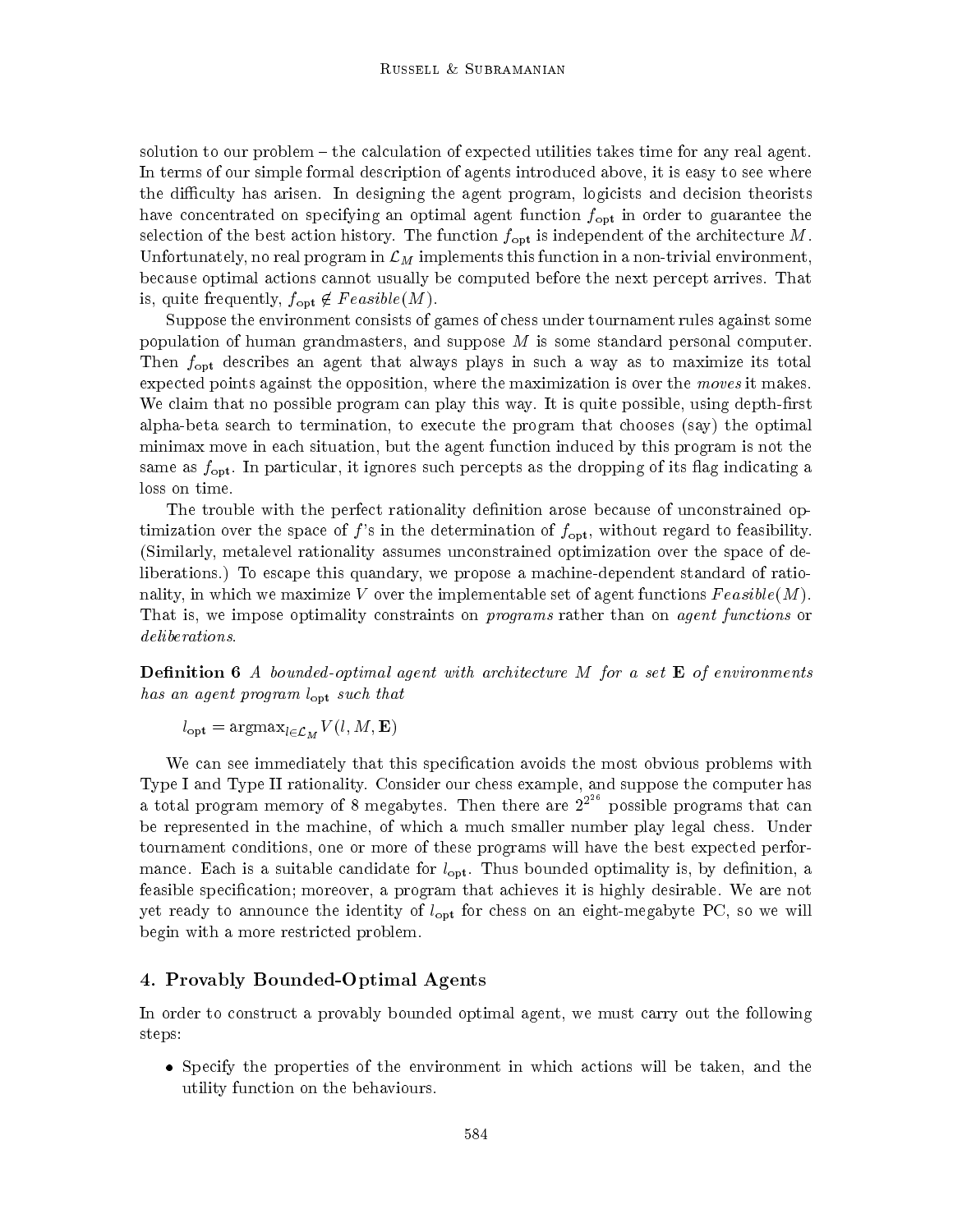- $\bullet$  Specify a class of machines on which programs are to be run.
- $\bullet\,$  Propose a construction method.  $\,$
- $\bullet$  -Prove that the construction method succeeds in building bounded optimal agents.

The methodology is similar to the formal analysis used in the field of optimal control, which studies the design of *controllers* (agents) for *plants* (environments). In optimal control theory, a controller is viewed as an essentially instantaneous implementation of an optimal agent function. In contrast, we focus on the computation time required by the agent, and the relation between computation time and the dynamics of the environment.

#### 4.1 Episodic, real-time task environments

In this section, we will consider a restricted class of task environments which we call  $epsilon$ environments. In an episodic task environment, the state history generated by the actions of the agent can be considered as divided into a series of *episodes*, each of which is terminated by an action. Let  $A_{\perp} \subseteq A$  be a distinguished set of actions that terminate an episode. The utility of the complete history is given by the sum of the utilities of each episode, which is determined in turn by the state sequence. After each  $A \in \mathbf{A}_{\perp}$ , the environment "resets" to a state chosen at random from a stationary probability distribution  $P_{init}$ . In order to include the effects of the choice of  $A$  in the utility of the episode, we notionally divide the environment state into a "configuration" part and a "value" part, such that the conguration part determines the state transitions while the value part determines the utility of a state sequence. Actions in  ${\bf A}_{\perp}$  reset the configuration part, while their "value" is recorded in the value part. These restrictions mean that each episode can be treated as a separate decision problem, and translate into the following property: if agent program  $l_1$ has higher expected utility on individual episodes than agent  $l_2$ , it will have higher expected utility in the corresponding episodic task environment.

A real-time task environment is one in which the utility of an action depends on the time at which it is executed. Usually, this dependence will be sufficiently strong to make calculative rationality an unacceptably bad approximation to perfect rationality.

An automated mail sorter<sup>4</sup> provides an illustrative example of an episodic task environment (see Figure 1). Such a machine scans handwritten or printed addresses (zipcodes) on mail pieces and dispatches them to appropriate bins. Each episode starts with the arrival of a new mail piece and terminates with the execution of the physical action recommended by the sorter: routing of the piece to a specific bin. The "configuration part" of the environment corresponds to the letter feeder side, which provides a new, randomly selected letter after the previous letter is sorted. The "value part" of the state corresponds to the state of the receiving bins, which determines the utility of the process. The aim is to maximize the accuracy of sorting while minimizing the reject percentage and avoiding jams. A jam occurs if the current piece is not routed to the appropriate bin, or rejected, before the arrival of the next piece.

We now provide formal definitions for three varieties of real-time task environments: fixed deadlines, fixed time cost and stochastic deadlines.

<sup>4.</sup> See (Sackinger et al. 1992; Boser et al. 1992) for details of an actual system. The application was suggested to us by Bernhard Boser after an early presentation of our work at the 1992 NEC Symposium.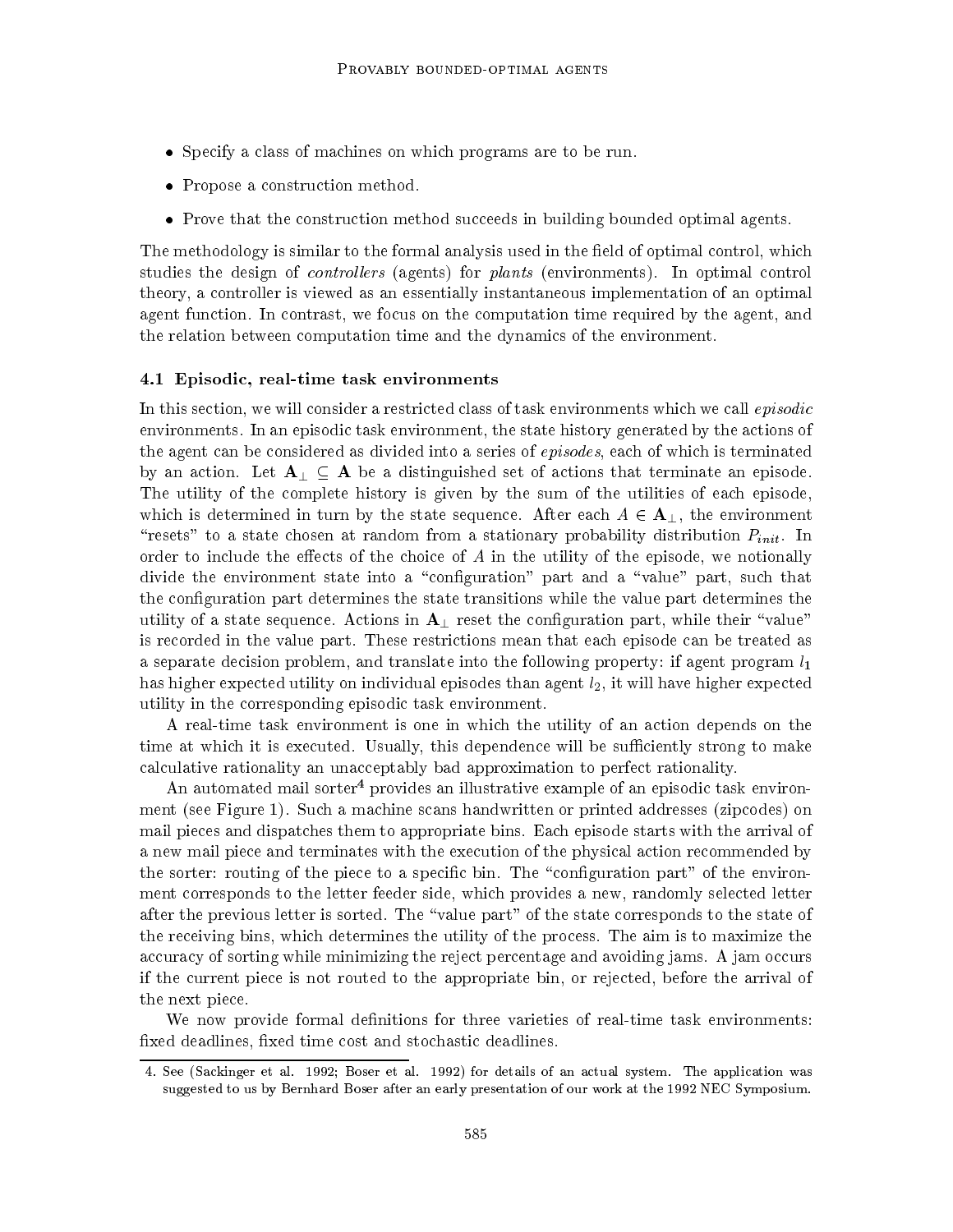

Figure 1: An automated mail-sorting facility provides a simple example of an episodic, real-time task environment.

#### 4.1.1 Fixed deadlines

The simplest and most commonly studied kind of real-time task environment contains a deadline at a known time. In most work on real-time systems, such deadlines are described informally and systems are built to meet the deadline. Here, we need a formal specication in order to connect the description of the deadline to the properties of agents running in deadline task environments. One might think that deadlines are part of the environment description, but in fact they are mainly realized as constraints on the utility function. One can see this by considering the opposite of a deadline  $-$  the "starter's pistol." The two are distinguished by differing constraints on the utilities of acting before or after a specific time.

**Definition 7** Fixed deadline: The task environment  $\langle E, U \rangle$  has a fixed deadline at time  $t_d$ if the following conditions hold.

 $\bullet$  Iaking an action in  ${\bf A}_{\perp}$  at any time before the deadline results in the same utility:

$$
U([E, A_1^t]) = U([E, A_2^{(t_d-1)} \cdot A_1^{\mathbf{T}}(t)])
$$

where "." denotes sequence concatenation,  $t \leq t_d$ ,  $A_1^1(t) \in \mathbf{A}_{\perp}$ , and  $A_1^{t-1}$  and  $A_2^{t-d-1}$ contain no action in  $A_{\perp}$ .

 $\bullet$  Actions taken after  $t_d$  have no effect on utility:

$$
U([E, A_1^t]) \leq U([E, A_2^t])
$$
 if  $U([E, A_1^{t_d}]) \leq U([E, A_2^{t_d}])$  and  $t \geq t_d$ 

#### 4.1.2 Fixed time cost

Task environments with approximately fixed time cost are also very common. Examples include consultations with lawyers, keeping a taxi waiting, or dithering over where to invest one's money. We can define a task environment with fixed time cost  $c$  by comparing the utilities of actions taken at different times.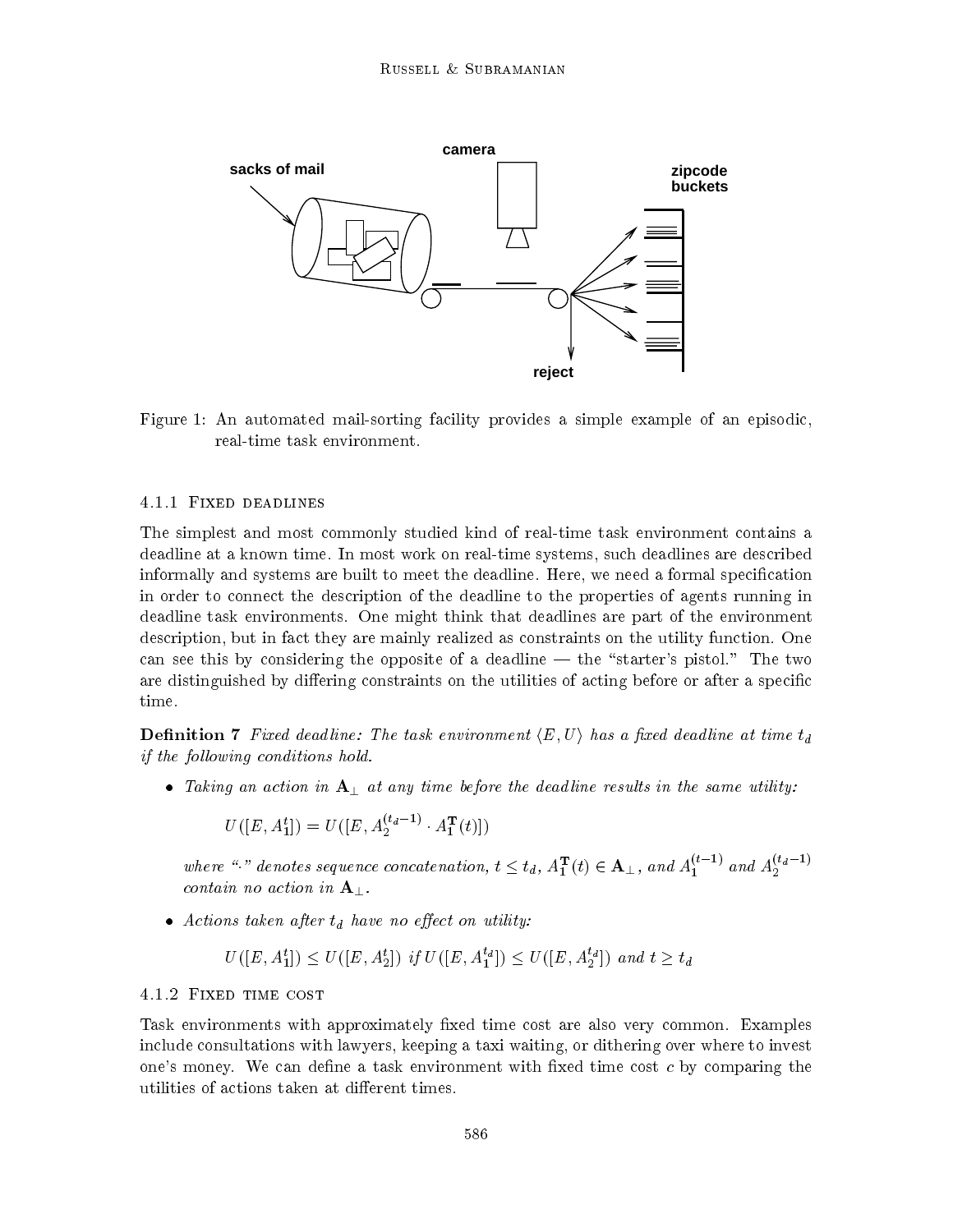**Definition 8** Fixed time cost: The task environment  $\langle E, U \rangle$  has a fixed time cost if, for any action history prefixes  $A_1^{t_1}$  and  $A_2^{t_2}$  satisfying

 $(1)$   $A_1^{\perp}(t_1) \in \mathbf{A}_{\perp}$  and  $A_2^{\perp}(t_2) = A_1^{\perp}(t_1)$  $(2)$   $A_1^{(1)}$   $\rightarrow$  and  $A_2^{(2)}$   $\rightarrow$  contain no action in  ${\bf A}_{\perp}$ 

the utilities differ by the difference in time  $cost:$ 

 $U([E, A_2^{t_2}]) = U([E, A_1^{t_1}]) - c(t_2 - t_1)$ 

Strictly speaking, there are no task environments with fixed time cost. Utility values have a finite range, so one cannot continue incurring time costs indefinitely. For reasonably short times and reasonably small costs, a linear utility penalty is a useful approximation.

#### 4.1.3 Stochastic deadlines

While fixed-deadline and fixed-cost task environments occur frequently in the design of real-time systems, uncertainty about the time-dependence of the utility function is more common. It also turns out to be more interesting, as we see below.

A stochastic deadline is represented by uncertainty concerning the time of occurrence of a fixed deadline. In other words, the agent has a probability distribution  $p_d$  for the deadline time  $t_d$ . We assume that the deadline must come eventually, so that  $\sum_{t\in\mathbf{T}} p_d(t) = 1$ . We also define the cumulative deadline distribution  $P_d$ .

If the deadline does not occur at a known time, then we need to distinguish between two cases:

 $\bullet$  The agent receives a percept, called a  $\emph{herau}$  (Dean  $\propto$  Boddy, 1988), which announces an impending deadline. We model this using a distinguished percept  $O_d$ :

 $\boldsymbol{O}^-(t_d) = \boldsymbol{O}_d$ 

If the agent responds immediately, then it "meets the deadline."

 $\bullet$  To such percept is available, in which case the agent is walking blindfolded towards the utility cliff. By deliberating further, the agent risks missing the deadline but may improve its decision quality. An example familiar to most readers is that of deciding whether to publish a paper in its current form, or to embellish it further and risk being "scooped." We do not treat this case in the current paper.

Formally, the stochastic deadline case is similar to the fixed deadline case, except that  $t_d$  is drawn from the distribution  $p_d$ . The utility of executing an action history prefix  $A^*$  in  $\bf{E}$  is the expectation of the utilities of that state history prefix over the possible deadline times.

**Definition 9** Stochastic deadline: A task environment class  $\langle \mathbf{E}, U \rangle$  of fixed-deadline task environments has a stochastic deadline distributed according to  $p_d$  if, for any action history prefix  $A^t$ ,

$$
U([\mathbf{E}, A^t]) = \sum_{t' \in \mathbf{T}} p_d(t') U([E_{t'}, A^t])
$$

where  $\langle E_{t'}, U \rangle$  is a task environment in  $\langle \mathbf{E}, U \rangle$  with a fixed deadline at t'.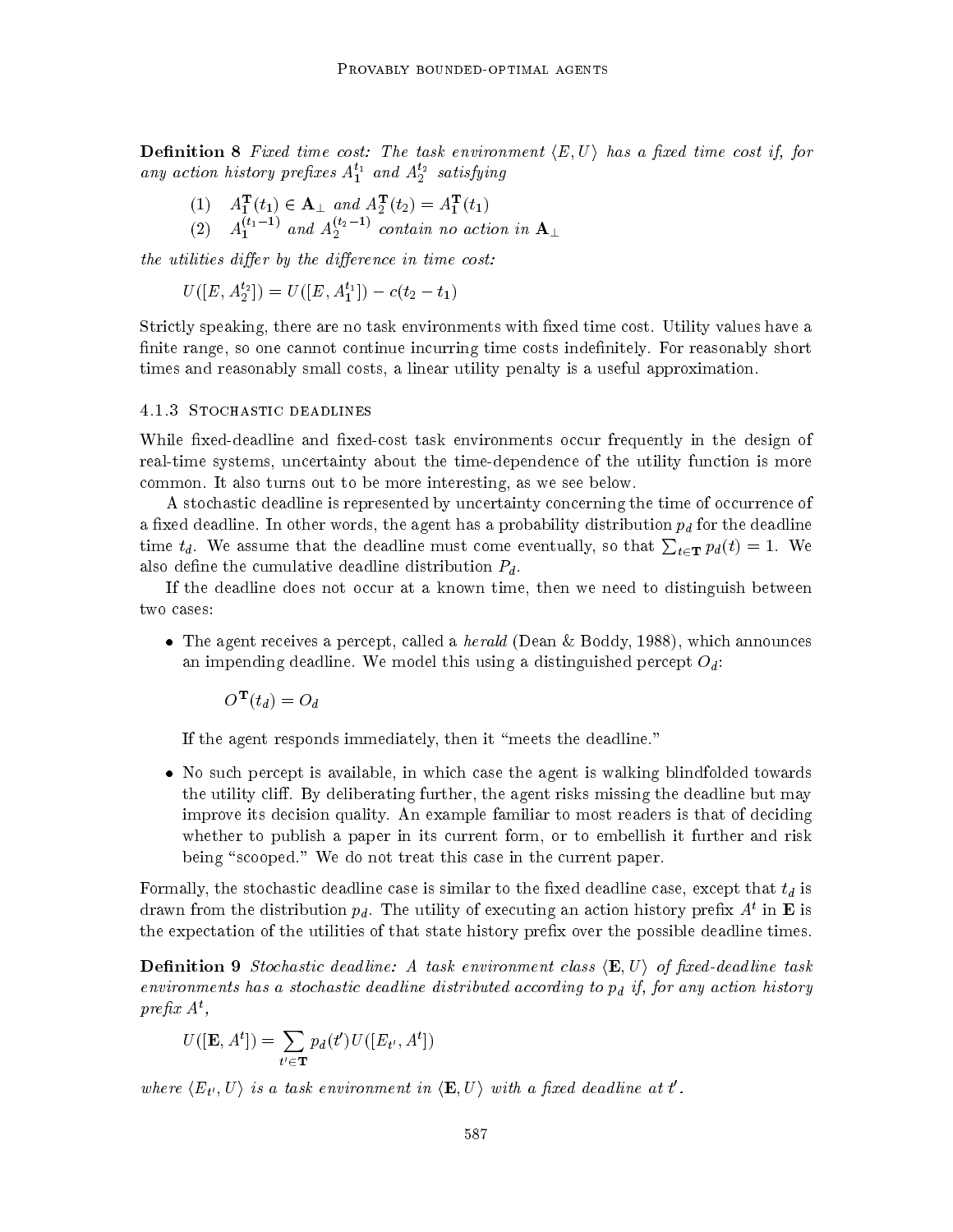The mail sorter example is well described by a stochastic deadline. The time between the arrival of mail pieces at the image processing station is distributed according to a density function  $p_d$ , which will usually be Poisson.

#### 4.2 Agent programs and agent architecture

We consider simple agent programs for episodic task environments, constructed from elements of a set  $\mathbf{R} = \{r_1, \ldots, r_n\}$  of decision procedures or rules. Each decision procedure recommends (but does not execute) an action  $A_i \in \mathbf{A}_{\perp}$ , and an agent program is a fixed sequence of decision procedures. For our purposes, a decision procedure is a black box with two parameters:

- a run time  $t_i \geq 0$ , which is an integer that represents the time taken by the procedure to compute an action.
- a quality  $q_i \geq 0$ , which is a real number. This gives the expected reward resulting from executing its action  $A_i$  at the start of an episode:

$$
q_i = U([E, A_i]) \tag{1}
$$

Let  $M_{\mathcal{J}}$  denote an agent architecture that executes decision procedures in the language  $\mathcal{J}$ . Let  $t_M$  denote the maximum runtime of the decision procedures that can be accommodated in M. For example, if the runtime of a feedforward neural network is proportional to its size, then  $t_M$  will be the runtime of the largest neural network that fits in M.

The architecture M executes an agent program  $s = s_1 \dots s_m$  by running each decision procedure in turn, providing the same input to each as obtained from the initial percept. When a deadline arrives (at a fixed time  $t_d$ , or heralded by the percept  $O_d$ ), or when the entire sequence has been completed, the agent selects the action recommended by the highest-quality procedure it has executed:

$$
M(s, IT(td), OT(td)) = \langle i_0, \text{action}(IT(td)) \rangle
$$
  
\n
$$
M(s, IT(ts), OT(ts)) = \langle i_0, \text{action}(IT(ts)) \rangle \text{ where } t_s = \sum_{s_i \in s} t_i
$$
  
\n
$$
M(s, IT(t), Od) = \langle i_0, \text{action}(IT(t)) \rangle
$$
\n(2)

where M updates the agent's internal state history  $I^{\mathbf{r}}(t)$  such that action( $I^{\mathbf{r}}(t)$ ) is the action recommended by a completed decision procedure with the highest quality. When this action is executed, the internal state of the agent is re-initialized to  $i_0$ . This agent design works in all three of the task environment categories described above.

Next we derive the value  $V(s, M, E)$  of an agent program s in environment E running on M for the three real-time regimes and show how to construct bounded optimal agents for these task environments.

### 4.3 Bounded optimality with fixed deadlines

From Equation 2, we know that the agent picks the action in  $\mathbf{A}_{\perp}$  recommended by the decision procedure  $r$  with the highest quality that is executed before the deadline  $t_d$  arrives.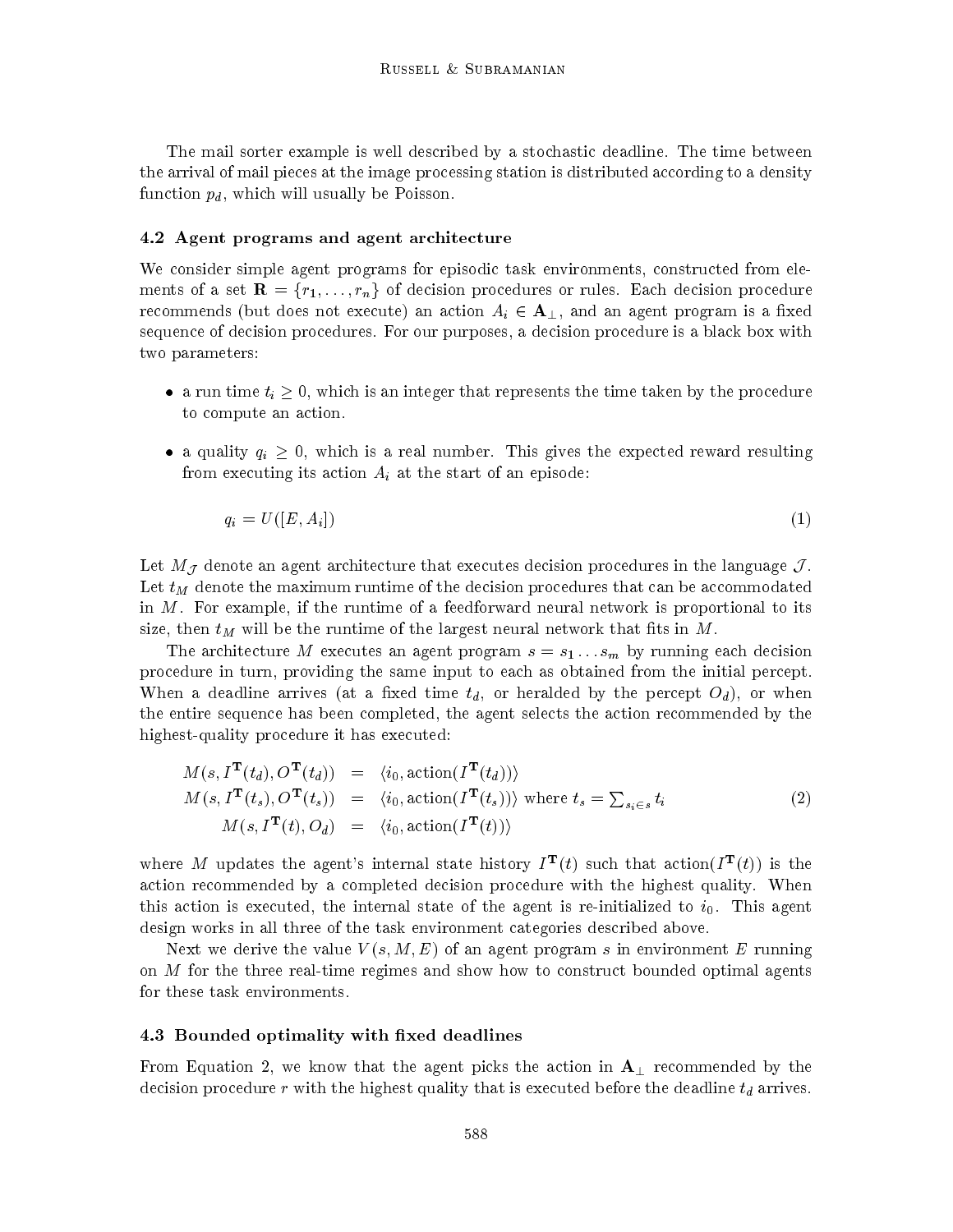Let  $s_1 \dots s_j$  be the longest prefix of the program  $s$  such that  $\sum_{i=1}^J t_i \leq t_d$ . From Definition  $7$ and Equation 1, it follows that

$$
V(s, M, E) = Q_j \tag{3}
$$

where  $Q_i = \max\{q_1,\ldots,q_i\}$ . Given this expression for the value of the agent program, we can easily show the following:

**Theorem 1** Let  $r* = \arg \max_{r_i \in \mathbf{R}, t_i \leq t_d} q_i$ . The singleton sequence  $r*$  is a bounded optimal program for M in an episodic task environment with a known deadline  $t_d$ .

That is, the best program is the single decision procedure of maximum quality whose runtime is less than the deadline.

#### 4.4 Bounded optimality with fixed time cost

From Equation 2, we know that the agent picks the action in  $A_{\perp}$  recommended by the best decision procedure in the sequence, since M runs the entire sequence  $s = s_1 \dots s_m$  when there is no deadline. From Definition 8 and Equation 1, we have

$$
V(s, M, E) = Q_m - c \sum_{i=1}^{m} t_i
$$
\n(4)

Given this expression for the value of the agent program, we can easily show the following:

**Theorem 2** Let  $r* = \arg \max_{r_i \in \mathbf{R}} q_i - ct_i$ . The singleton sequence  $r*$  is a bounded optimal program for  $M$  in an episodic task environment with a fixed time cost  $c$ .

That is, the optimal program is the single decision procedure whose quality, net of time cost, is highest.

### 4.5 Bounded optimality with stochastic deadlines

With a stochastic deadline distributed according to  $p_d$ , the value of an agent program  $s = s_1...s_m$  is an expectation. From Definition 9, we can calculate this as  $\sum_{t\in\mathbf{T}}p_d(t)V(s,M,E_t),$  where  $\langle E_t,U\rangle$  is a task environment with a fixed deadline at  $t.$  After substituting for  $V(s, M, E_t)$  from Equation 3, this expression simplifies to a summation, over the procedures in the sequence, of the probability of interruption after the  $i^{\cdots}$  procedure in the sequence multiplied by the quality of the best completed decision procedure:

$$
V(s) \equiv V(s, M, \mathbf{E}) = \sum_{i=1}^{m} [P_d(\sum_{j=1}^{i+1} t_j) - P_d(\sum_{j=1}^{i} t_j)]Q_i
$$
(5)

where  $P_d(t) = \int_{-\infty}^t p_d(t')dt'$  and  $P_d(t) = 1$  for  $t \ge \sum_{i=1}^m t_i$ .

A simple example serves to illustrate the value function. Consider  $\mathbf{R} = \{r_1, r_2, r_3\}$ . The rule  $r_1$  has a quality of 0.2 and needs 2 seconds to run: we will represent this by  $r_1 = (0.2, 2)$ . The other rules are  $r_2 = (0.5, 5), r_3 = (0.7, 7).$  The deadline distribution function  $p_d$  is a uniform distribution over 0 to 10 seconds. The value of the sequence  $r_1r_2r_3$  is

 $V(r_1r_2r_3)=[.7 - .2].2 + [1 - .7].5 + [1 - 1].7 = .25$ 

A geometric intuition is given by the notion of a *performance profile*, as shown in Figure 2.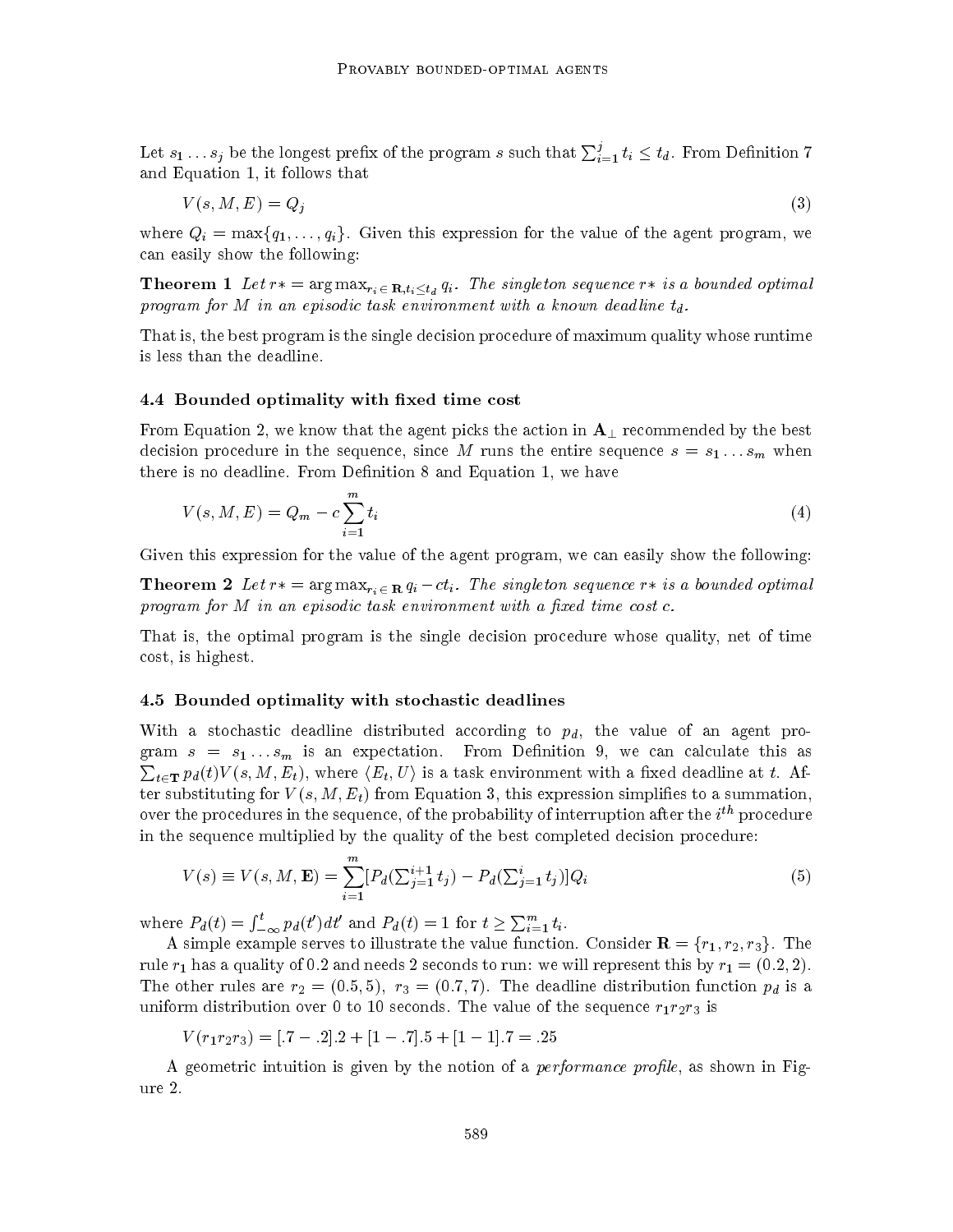

Figure 2: Performance profile for  $r_1r_2r_3$ , with  $p_d$  superimposed.

**Definition 10** Performance profile: For a sequence s, the performance profile  $Q_s(t)$  gives the quality of the action returned if the agent is interrupted at  $t$ :

$$
Q_s(t) = max\{q_i : \sum_{j=1}^i t_j \le t\}
$$

For a uniform deadline density function, the value of a sequence is proportional to the area under the performance prole up to the last possible interrupt time. Note that the height of the profile during the interval of length  $t_i$  while rule i is running is the quality of the best of the *previous* rules.

From Definition 10, we have the following obvious property:

**Lemma 1** The performance profile of any sequence is monotonically nondecreasing.

It is also the case that a sequence with higher quality decisions at all times is a better sequence:

**Lemma 2** If  $\forall t \ Q_{s_1} (t) \geq Q_{s_2} (t)$ , then  $V(s_1) \geq V(s_2)$ .

In this case we say that  $\mathbb{V}\circ 1$  does not the same  $\mathbb{V}\circ 2$  .

We can use the idea of performance profiles to establish some useful properties of optimal sequences.

Lemma 3 There exists an optimal sequence that is sorted in increasing order of q's.

Without Lemma 3, there are  $\sum_{i=1}^{n} i!$  possible sequences to consider. The ordering con- $\operatorname{strain}$  eliminates all but  $2^+$  sequences. It also means that in proofs of properties of sequences, we now need consider only ordered sequences. In addition, we can replace  $Q_i$  in Equation 5 by  $q_i$ .

The following lemma establishes that a sequence can always be improved by the addition of a better rule at the end:

**Lemma 4** For every sequence  $s = s_1 \ldots s_m$  sorted in increasing order of quality, and single step z with  $q_z \geq q_{s_m}$ ,  $V(sz) \geq V(s)$ .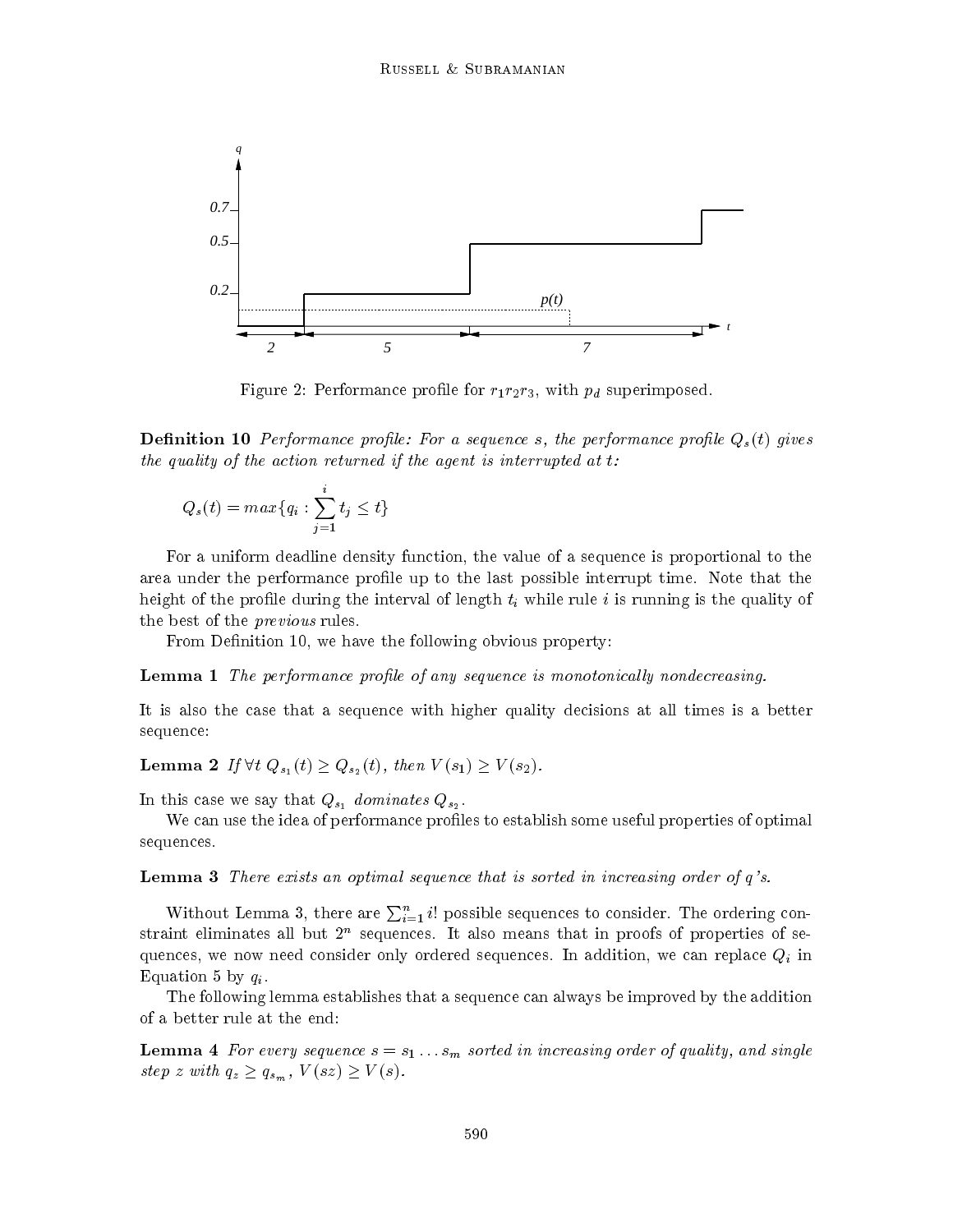**Corollary 1** There exists an optimal sequence ending with the highest-quality rule in  $\mathbf{R}$ .

The following lemma reflects the obvious intuition that if one can get a better result in less time, there's no point spending more time to get a worse result:

**Lemma 5** There exists an optimal sequence whose rules are in nondecreasing order of  $t_i$ .

We now apply these preparatory results to derive algorithms that construct bounded optimal programs for various deadline distributions.

#### 4.5.1 General distributions

For a general deadline distribution, the *dynamic programming* method can be used to obtain an optimal sequence of decision rules in pseudo-polynomial time. We construct an optimal sequence by using the definition of  $V(s, M, E)$  in Equation 5. Optimal sequences generated by the methods are ordered by  $q_i$ , in accordance with Lemma 3.

We construct the table  $S(i, t)$ , where each entry in the table is the highest value of any sequence that ends with rule  $r_i$  at time  $t$ . We assume the rule indices are arranged in increasing order of quality, and  $t$  ranges from the start time 0 to the end time  $L=\sum_{r_i\in{\bf R}}t_i.$ The update rule is:

$$
S(i,t) = max_{k \in [0...i-1]}[S(k, t - t_i) + (q_i - q_k)[1 - P_d(t)]]
$$

with boundary condition

$$
S(i, 0) = 0
$$
 for each rule *i* and  $S(0, t) = 0$  for each time t

From Corollary 1, we can read off the best sequence from the highest value in row n of the matrix S.

**Theorem 3** The DP algorithm computes an optimal sequence in time  $O(n^2L)$  where n is the number of decision procedures in **.** 

The dependence on  $L$  in the time complexity of the DP algorithm means that the algorithm is not polynomial in the input size. Using standard rounding and scaling methods, however, a fully polynomial approximation scheme can be constructed. Although we do not have a hardness proof for the problem, John Binder (1994) has shown that if the deadline distribution is used as a constant-time oracle for finding values of  $P(t)$ , any algorithm will require an exponential number of calls to the oracle in the worst case.

#### 4.5.2 Long uniform distributions

If the deadline is uniformly distributed over a time interval greater than the sum of the running times of the rules, we will call the distribution a *long uniform* distribution. Consider the rule sequence  $s = s_1 \ldots s_m$  drawn from the rule set **R**. With a long uniform distribution, the probability that the deadline arrives during rule  $s_i$  of the sequence s is independent of the time at which  $s_i$  starts. This permits a simpler form of Equation 5:

$$
V(s, M, \mathbf{E}) = \sum_{i=1}^{m-1} P_d(t_{i+1}) q_i + q_m (1 - \sum_{i=1}^{m} P_d(t_i))
$$
\n(6)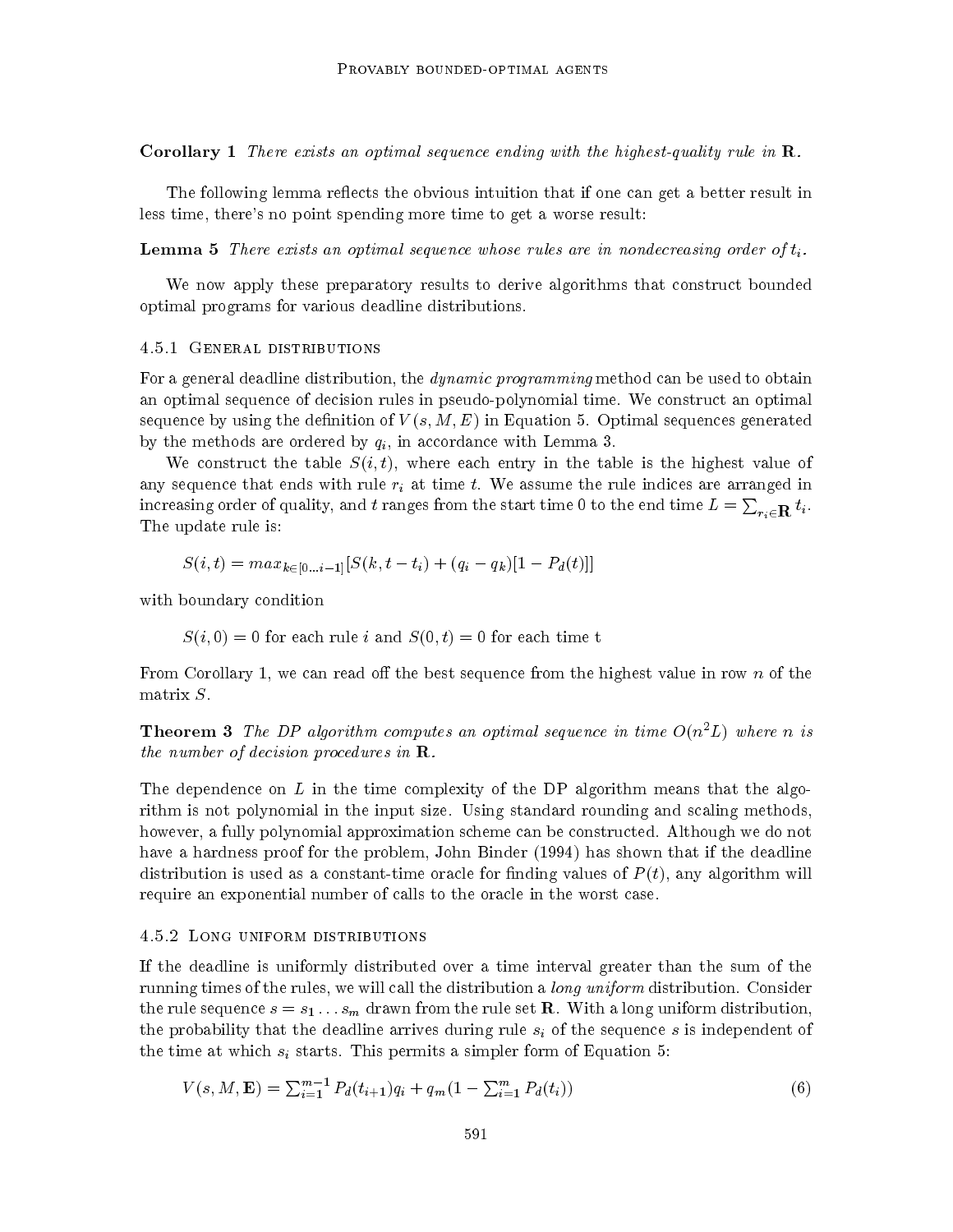To derive an optimal sequence under a long uniform distribution, we obtain a recursive specification of the value of a sequence as with  $a \in \mathbf{R}$  and  $s = s_1 \dots s_m$  being some sequence in R.

$$
V(as, M, \mathbf{E}) = V(s, M, \mathbf{E}) + q_a P_d(t_1) - q_m P_d(t_a)
$$
\n
$$
(7)
$$

This allows us to define a dynamic programming scheme for calculating an optimal sequence using a state function  $S(i, j)$  denoting the highest value of a rule sequence that starts with rule i and ends in rule j. From Lemma 3 and Equation 7, the update rule is:

$$
S(i,j) = max_{i < k < j} [S(k,j) + P_d(t_k)q_i - P_d(t_i)q_j] \tag{8}
$$

with boundary condition

$$
S(i,i) = (1 - P_d(t_i))q_i \tag{9}
$$

From Corollary 1, we know that an optimal sequence for the long uniform distribution ends in  $r_n$ , the rule with the highest quality in **R**. Thus, we only need to examine  $S(i, n), 1 \leq$  $i \leq n$ . Each entry requires  $O(n)$  computation, and there are n entries to compute. Thus, the optimal sequence for the long uniform case can be calculated in  $O(n_z)$ .

**Theorem 4** An optimal sequence of decision procedures for a long uniform deadline dis $t$ ribution can be determined in  $O(n+1)$  time where  $n$  is the number of decision procedures in  $\alpha$  $\mathbf{R}$ .

#### 4.5.3 Short uniform distributions

When  $\sum_{i=1}^n P_d(t_i) > 1$ , for a uniform deadline distribution  $P_d$ , we call it *short*. This means that some sequences are longer than the last possible deadline time, and therefore some rules in those sequences have no possibility of executing before the deadline. For such sequences, we cannot use Equation 7 to calculate  $V(s)$ . However, any such sequence can be truncated by removing all rules that would complete execution after the last possible deadline. The value of the sequence is unaffected by truncation, and for truncated sequences the use of Equation 7 is justied. Furthermore, there is an optimal sequence that is a truncated sequence.

Since the update rule 8 correctly computes  $S(i, j)$  for truncated sequences, we can use it with short uniform distributions provided we add a check to ensure that the sequences considered are truncated. Unlike the long uniform case, however, the identity of the last rule in an optimal sequence is unknown, so we need to compute all  $n^2$  entries in the  $S(i, j)$  table. Each entry computation takes  $O(n)$  time, thus the time to compute an optimal sequence is  $\mathcal{O}(n^{\epsilon}).$ 

**Theorem 5** An optimal sequence of decision procedures for a short uniform deadline dis $t$ ribution can be determined in  $O(n^*)$  time where  $n$  is the number of decision procedures in  $\ell$ R.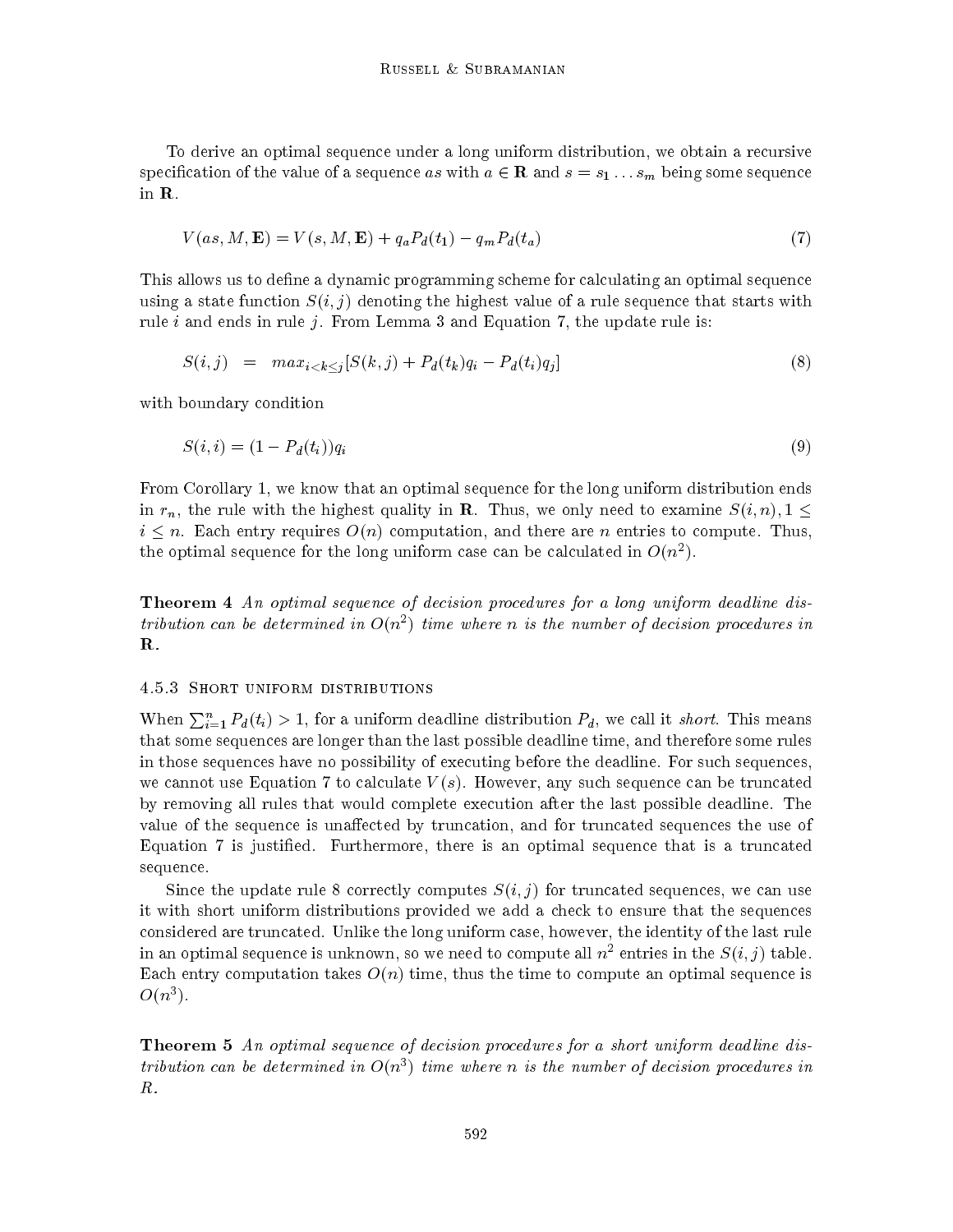#### 4.5.4 Exponential distributions

For an exponential distribution,  $P_d(t) = 1-e^{-\beta t}$ . Exponential distributions allow an optimal sequence to be computed in polynomial time. Let  $p_i$  stand for the probability that rule i is interrupted, assuming it starts at 0. Then  $p_i = P_d(t_i) = 1 - e^{-\beta t_i}$ . For the exponential distribution,  $V(s, M, \mathbf{E})$  simplifies out as:

$$
V(s, M, \mathbf{E}) = \sum_{i=1}^{m-1} \left[ \Pi_{j=1}^{i} (1 - p_j) \right] p_{i+1} q_i + \left[ \Pi_{j=1}^{m} (1 - p_j) \right] q_m
$$

This yields a simple recursive specification of the value  $V(as, M, E)$  of a sequence that begins with the rule a:

$$
V(as, M, \mathbf{E}) = (1 - p_a)p_1q_a + (1 - p_a)V(s, M, \mathbf{E})
$$

We will use the state function  $S(i, j)$  which represents the highest value of any rule sequence starting with  $i$  and ending in  $j$ .

$$
S(i, j) = max_{i < k < j} \left[ (1 - p_i) p_k q_i + (1 - p_i) S(k, j) \right]
$$

with boundary condition  $S(i, i) = q_i(1 - p_i)$ . For any given j,  $S(i, j)$  can be calculated in  $O(n$  ). From Corollary 1, we know that there is an optimal sequence whose last element is the highest-valued rule in R.

**Theorem 6** An optimal sequence of decision procedures for an exponentially distributed  $s$ tochastic aeaaune can be aetermined in  $O(n+1)$  time where n is the number of aecision  $\overline{\phantom{a}}$ procedures in R.

The proof is similar to the long uniform distribution case.

#### 4.6 Simulation results for a mail-sorter

The preceding results provide a set of algorithms for optimizing the construction of an agent program for a variety of general task environment classes. In this section, we illustrate these results and the possible gains that can be realized in a specic task environment, namely, a simulated mail-sorter.

First, let us be more precise about the utility function  $U$  on episodes. There are four possible outcomes; the utility of outcome i is  $u_i$ .

- 1. The zipcode is successfully read and the letter is sent to the correct bin for delivery.
- 2. The zipcode is misread and the letter goes to the wrong bin.
- 3. The letter is sent to the reject bin.
- 4. The next letter arrives before the recognizer has finished, and there is a jam. Since letter arrival is heralded, jams cannot occur with the machine architecture given in Equation 2.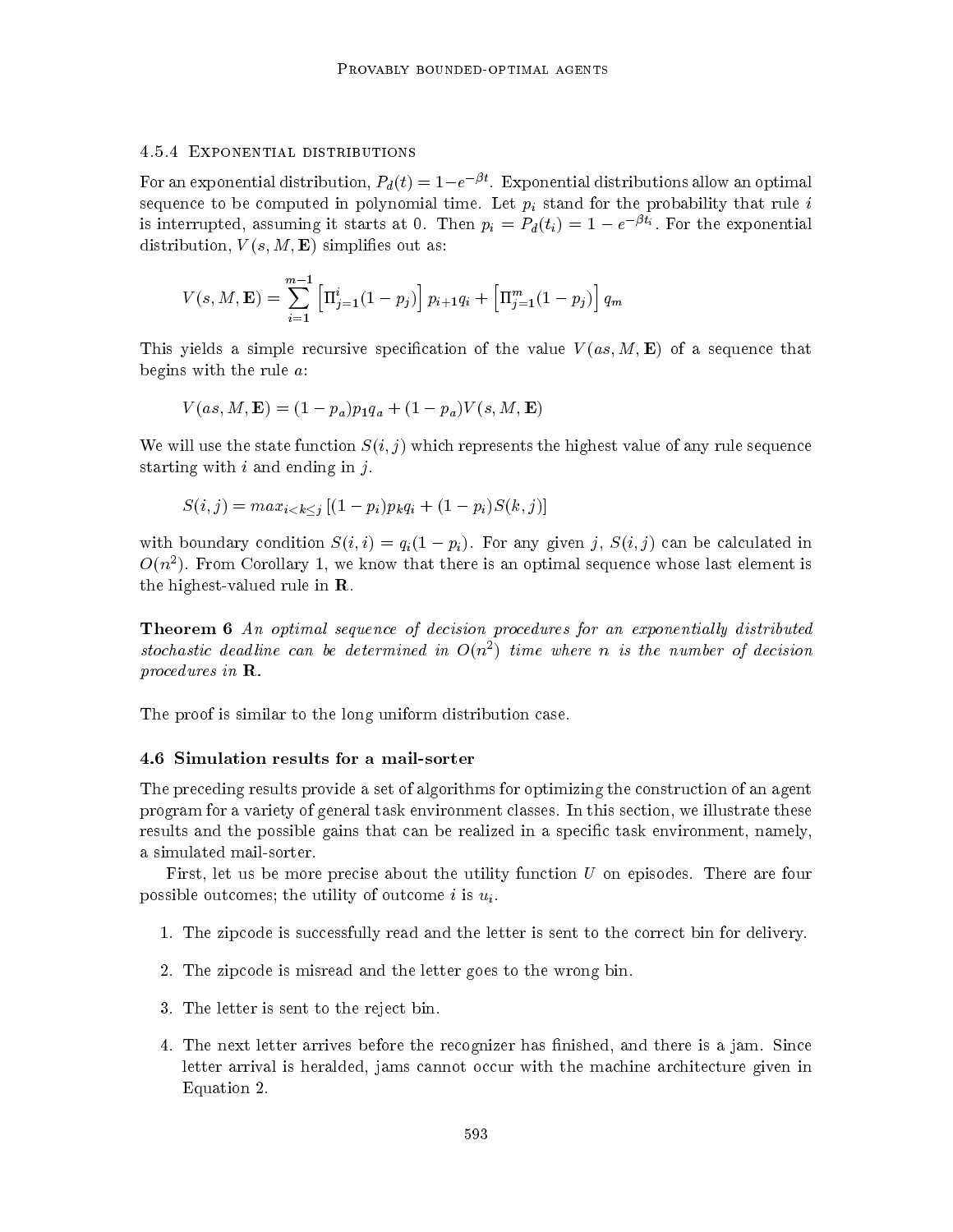

Figure 3: (a) Accuracy profile  $(1-e^{-\lambda x})$ , for  $\lambda = 0.9$ . (b) Poisson arrival distribution, for mean  $\mu = 9$  sec

Without loss of generality, we set  $u_1 = 1.0$  and  $u_2 = 0.0$ . If the probability of a rule recommending a correct destination bin is  $p_i$ , then  $q_i = p_i u_1 + (1 - p_i) u_2 = p_i$ . We assume that  $u_2 \leq u_3$ , hence there is a threshold probability below which the letter should be sent to the reject bin instead. We will therefore include in the rule set **R** a rule  $r_{reject}$  that has zero runtime and recommends rejection. The sequence construction algorithm will then automatically exclude rules with quality lower than  $q_{reject} = u_3$ . The overall utility for an episode is chosen to be a linear combination of the quality of sorting  $(q_i)$ , the probability of rejection or the rejection rate (given by  $P(t_1)$ , where  $t_1$  is the runtime of the first non-reject rule executed), and the speed of sorting (measured by the arrival time mean).

The agent program in (Boser et al. 1992) uses a single neural network on a chip. We show that under a variety of conditions an optimized sequence of networks can do signicantly better than any single network in terms of throughput or accuracy. We examine the following experimental conditions:

- $\bullet$  We assume that a network that executes in time t has a recognition accuracy  $p$  that depends on t. We consider  $p = 1-e^{-\lambda t}$ . The particular choice of  $\lambda$  is irrelevant because the scale chosen for t is arbitrary. We choose  $\lambda = 0.9$ , for convenience (Figure 3(a)). We include  $r_{reject}$  with  $q_{reject} = u_3$  and  $t_{reject} = 0$ .
- We consider arrival time distributions that are Poisson with varying means. Figure 3(b) shows three example distributions, for means 1, 5, and 9 seconds.
- We create optimized sequences from sets of 40 networks with execution times taken at equal intervals from  $t = 1$  to 40.
- We compare
	- (a) BO sequence: a bounded optimal sequence;
	- (b) Best singleton: the best single rule;
	- (c) 50% rule: the rule whose execution time is the mean of the distribution (i.e., it will complete in 50% of cases);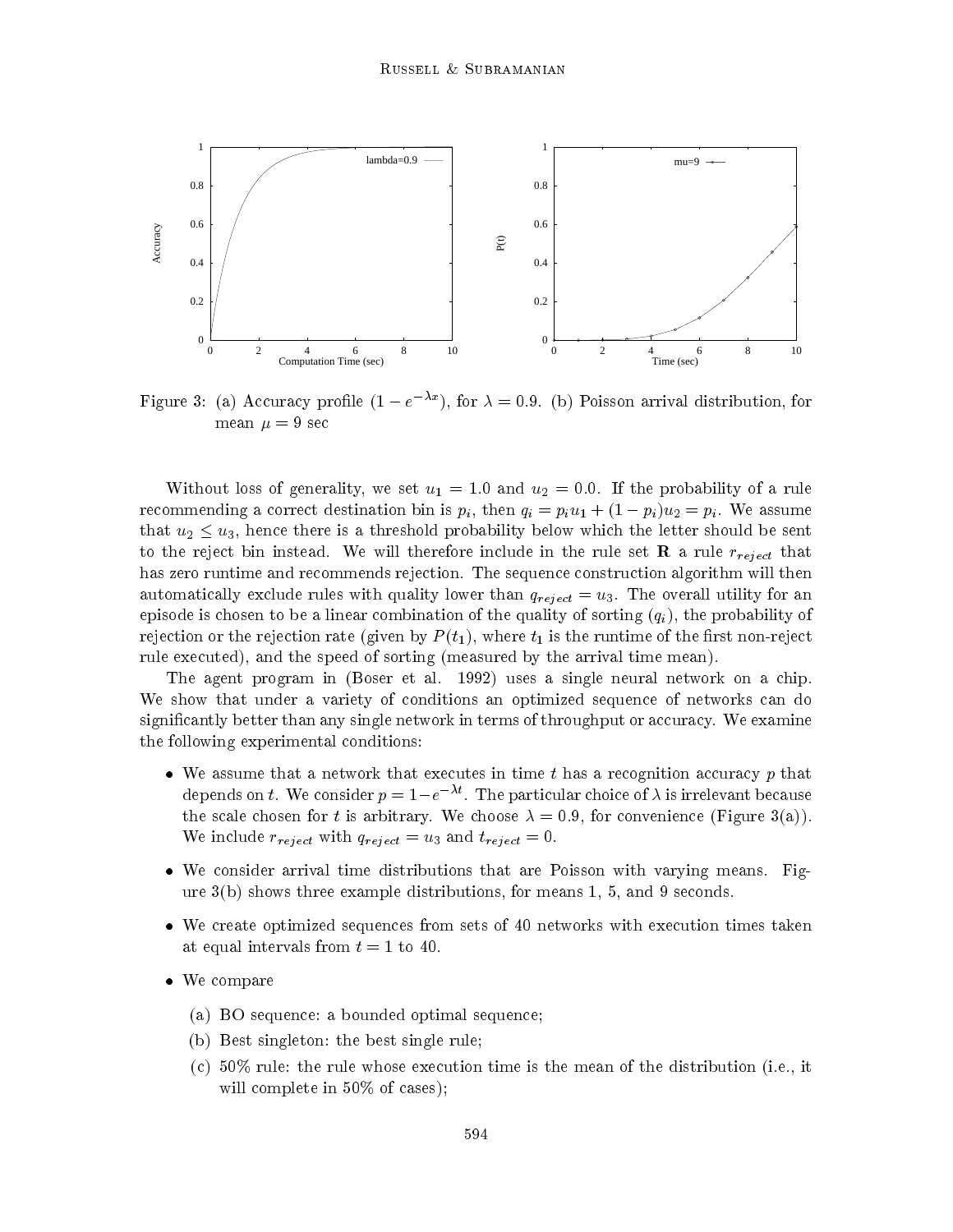

Figure 4: Graph showing the achievable utility per second as a function of the average time per letter, for the four program types.  $\lambda = 0.9$ .

(d) 90% rule: the rule whose execution time guarantees that it will complete in 90% of cases.

In the last three cases, we add  $r_{reject}$  as an initial step; the BO sequence will include it automatically.

- $\bullet$  We measure the utility per second as a function of the mean arrival rate (Figure 4). This shows that there is an optimal setting of the sorting machinery at 6 letters per minute (inter-arrival time  $= 10$  seconds) for the bounded optimal program, given that we have fixed  $\lambda$  at 0.9.
- $\bullet$  Finally, we investigate the effect of the variance of the arrival time on the relative performance of the four program types. For this purpose, we use a uniform distribution centered around 20 seconds but with different widths to vary the variance without affecting the mean (Figure  $5$ ).

We notice several interesting things about these results:

- $\bullet$  The policy of choosing a rule with a 90% probability of completion performs poorly for rapid arrival rates ( $\mu \leq 3$ ), but catches up with the performance of the best single rule for slower arrival rates ( $\mu > 4$ ). This is an artifact of the exponential accuracy profile for any  $\lambda > 0.5$ , where the difference in quality of the rules with run times greater than 6 seconds is quite small.
- $\bullet$  The policy of choosing a rule with a 50% probability of completion fares as well as the best single rule for very high arrival rates ( $\mu \leq 2$ ), but rapidly diverges from it thereafter, performing far worse for arrival time means greater than 5 seconds.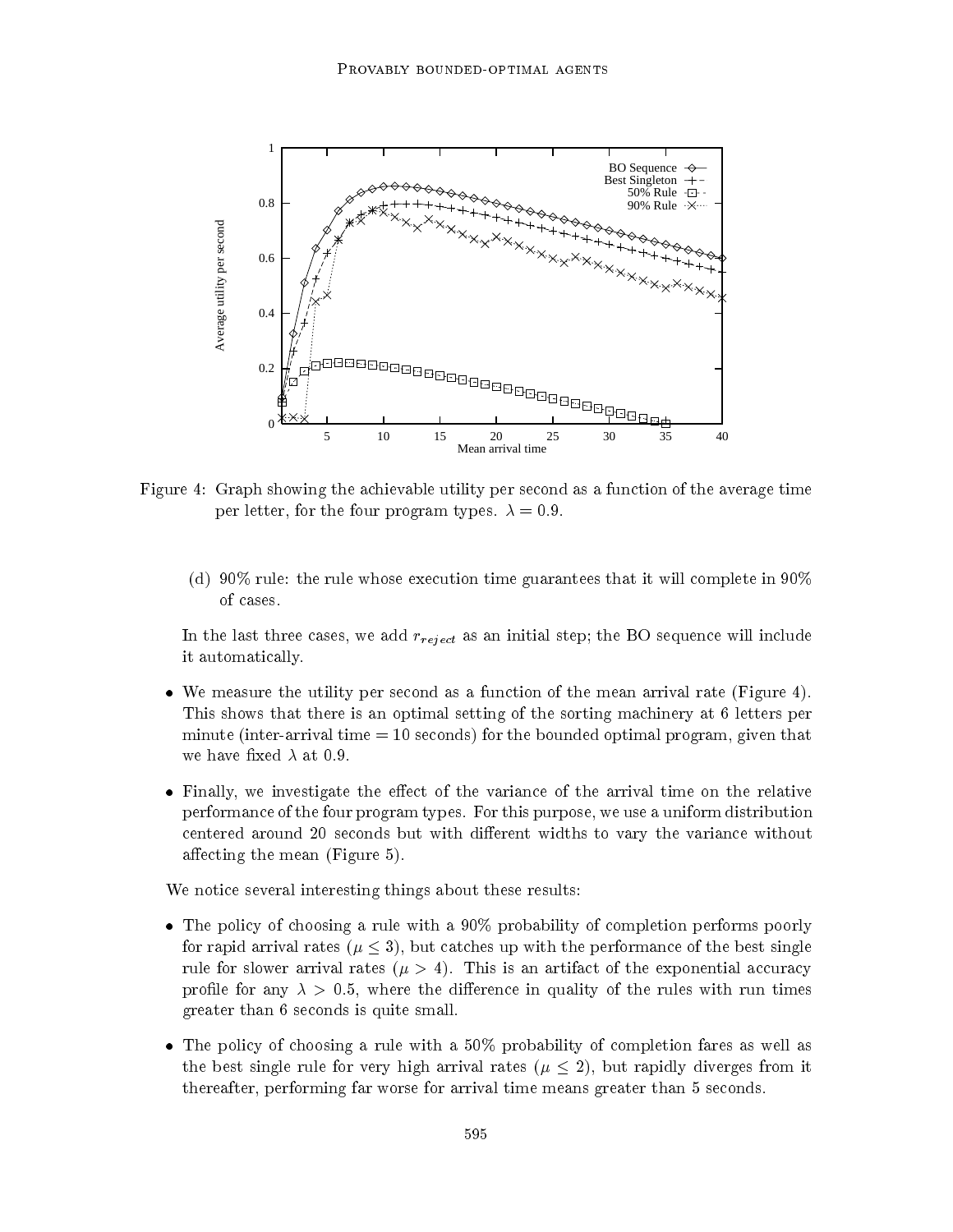

Figure 5: Graphs showing the utility gain per second as a function of the arrival time variance, for the four program types for the uniform distribution with a mean of 20 seconds.

- $\bullet$  Both the best sequence and the best single rule give their best overall performance at an arrival rate of around 6 letters per minute. The performance advantage of the optimal sequence over the best single rule is about 7% at this arrival rate. It should be noted that this is a signicant performance advantage that is obtainable with no extra computational resources. For slower arrival rates ( $\mu \geq 7$ ), the difference between the performance of the best rule and the best sequence arises from the decreased rejection rate of the best sequence. With the exponential accuracy profile ( $\lambda > 0.5$ ) the advantage of running a rule with a shorter completion time ahead of a longer rule is the ability to reduce the probability of rejecting a letter. For high arrival rates (inter-arrival times of 1 to 4 seconds), it is useful to have a few short rules instead of a longer single rule.
- $\bullet$  Figure 5 shows that the best sequence performs better than the best single rule as the variance of the arrival time increases.<sup>5</sup> The performance of the optimal sequence also appears to be largely unaffected by variance. This is exactly the behaviour we expect to observe  $-$  the ability to run a sequence of rules instead of committing to a single one gives it robustness in the face of increasing variance. Since realistic environments can involve unexpected demands of many kinds, the possession of a variety of default behaviours of graded sophistication would seem to be an optimal design choice for a bounded agent.

<sup>5.</sup> The performance of the 50% rule is flat because the uniform distributions used in this experiment have fixed mean and are symmetric, so that the 50% rule is always the rule that runs for 20 seconds. The 90% rule changes with the variance, and the curve exhibits some discretization effects. These could be eliminated using a finer-grained set of rules.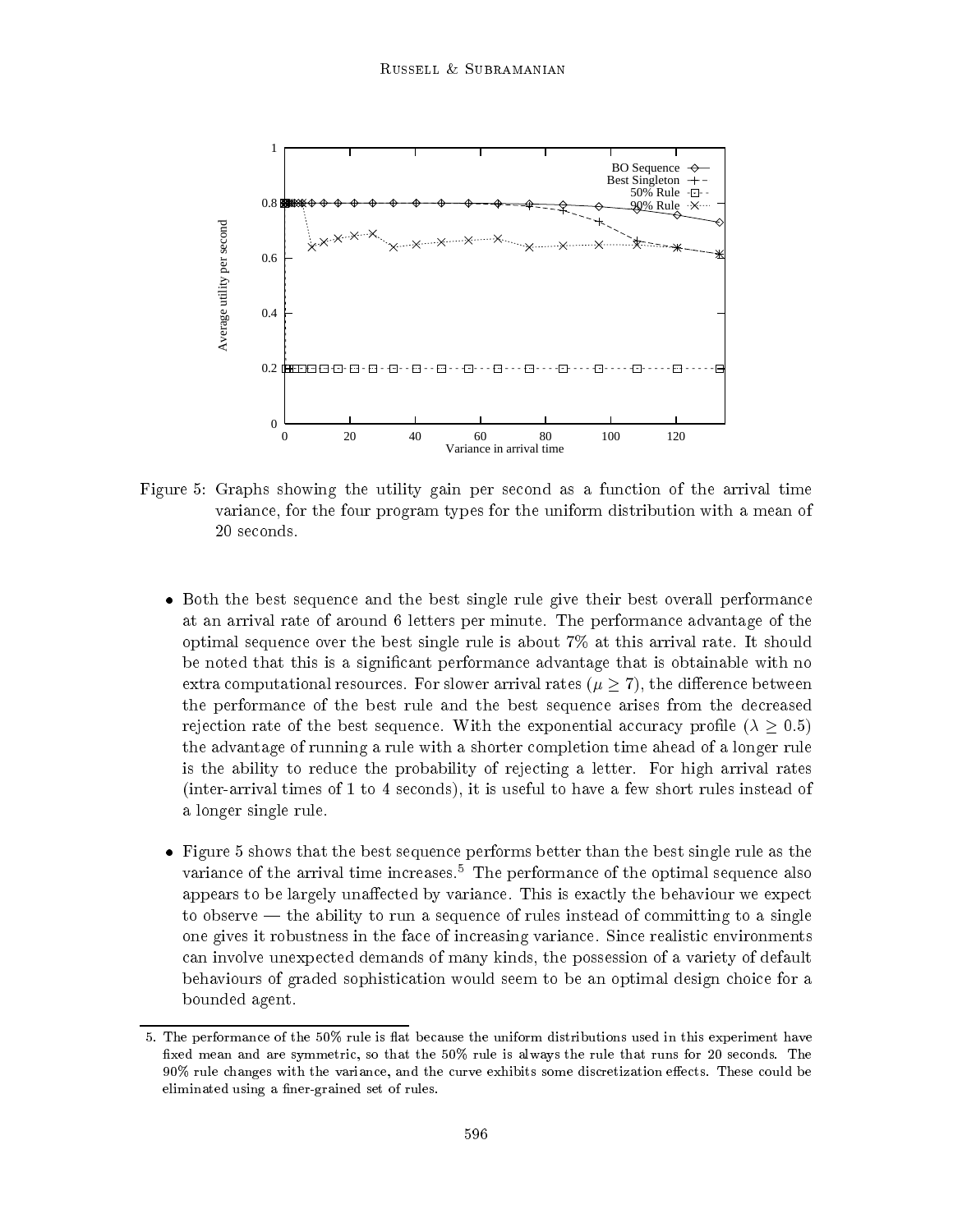### 5. Learning Approximately Bounded-Optimal Programs

The above derivations assume that a suitable rule set  **is available ab initio, with correct** qualities  $q_i$  and runtimes  $t_i$ , and that the deadline distribution is known. In this section, we study ways in which some of this information can be learned, and the implications of this for the bounded optimality of the resulting system. We will concentrate on learning rules and their qualities, leaving runtimes and deadline distributions for future work.

The basic idea is that the learning algorithms will converge, over time, to a set of optimal components | the most accurate rules and the most accurate quality estimates for them. As this happens, the value of the agent constructed from the rules, using the quality estimates, converges to the value of  $l_{\text{opt}}$ . Thus there are two sources of suboptimality in the learned agent:

- $\bullet$  lne rules in  ${\bf R}$  may not be the best possible rules they may recommend actions that are of lower utility than those that would be recommended by some other rules.
- $\bullet$  There may be errors in estimating the expected utility of the rule. This can cause the algorithms given above to construct suboptimal sequences, even if the best rules are available.

Our notional method for constructing bounded optimal agents (1) learns sets of individual decision procedures from episodic interactions, and (2) arranges them in a sequence using one of the algorithms described earlier so that the performance of an agent using the sequence is at least as good as that of any other such agent. We assume a parameterized learning algorithm  $L_{\mathcal{J},k}$  that will be used to learn one rule for each possible runtime  $k \in \{1,\ldots,t_M\}$ . Since there is never a need to include two rules with the same runtime in the R, this obviates the need to consider the entire rule language  $J$  in the optimization process.

Our setting places somewhat unusual requirements on the learning algorithm. Like most learning algorithms,  $L_{\mathcal{J},k}$  works by observing a collection T of training episodes in  $\mathbf{E}$ , including the utility obtained for each episode. We do not, however, make any assumptions about the form of the correct decision rule. Instead, we make assumptions about the hypotheses, namely that they come from some finite language  $\mathcal{J}_k$ , the set of programs in  $\cal J$  of complexity at most k. This setting has been called the *agnostic learning* setting by Kearns, Schapire and Sellie (1992), because no assumptions are made about the environment at all. It has been shown (Theorems 4 and 5 in Kearns, Schapire and Sellie, 1992) that, for some languages  $\mathcal{J}$ , the error in the learned approximation can be bounded to within  $\epsilon$  of the best rule in  $\mathcal{J}_k$  that fits the examples, with probability  $1-\delta$ . The sample size needed to guarantee these bounds is polynomial in the complexity parameter  $\kappa$ , as well as  $\frac{1}{\epsilon}$  and  $\frac{1}{\delta}$ .

In addition to constructing the decision procedures,  $L_{\mathcal{J},k}$  outputs estimates of their quality  $q_i$ . Standard Chernoff-Hoeffding bounds can be used to limit the error in the quality estimate to be within  $\epsilon_q$  with probability  $1-\delta_q$ . The sample size for the estimation of quality is also polynomial in  $\frac{1}{\epsilon_q}$  and  $\frac{1}{\delta_q}$ .

 $-$ u $-$ 

Thus the error in each agnostically learned rule is bounded to within of the best rule in its complexity class with probability  $1 - \delta$ . The error in the quality estimation of these rules is bounded by  $\epsilon_q$  with probability  $1-\delta_q$ . From these bounds, we can calculate a bound on the utility deficit in the agent program that we construct, in comparison to  $l_{\text{opt}}$ :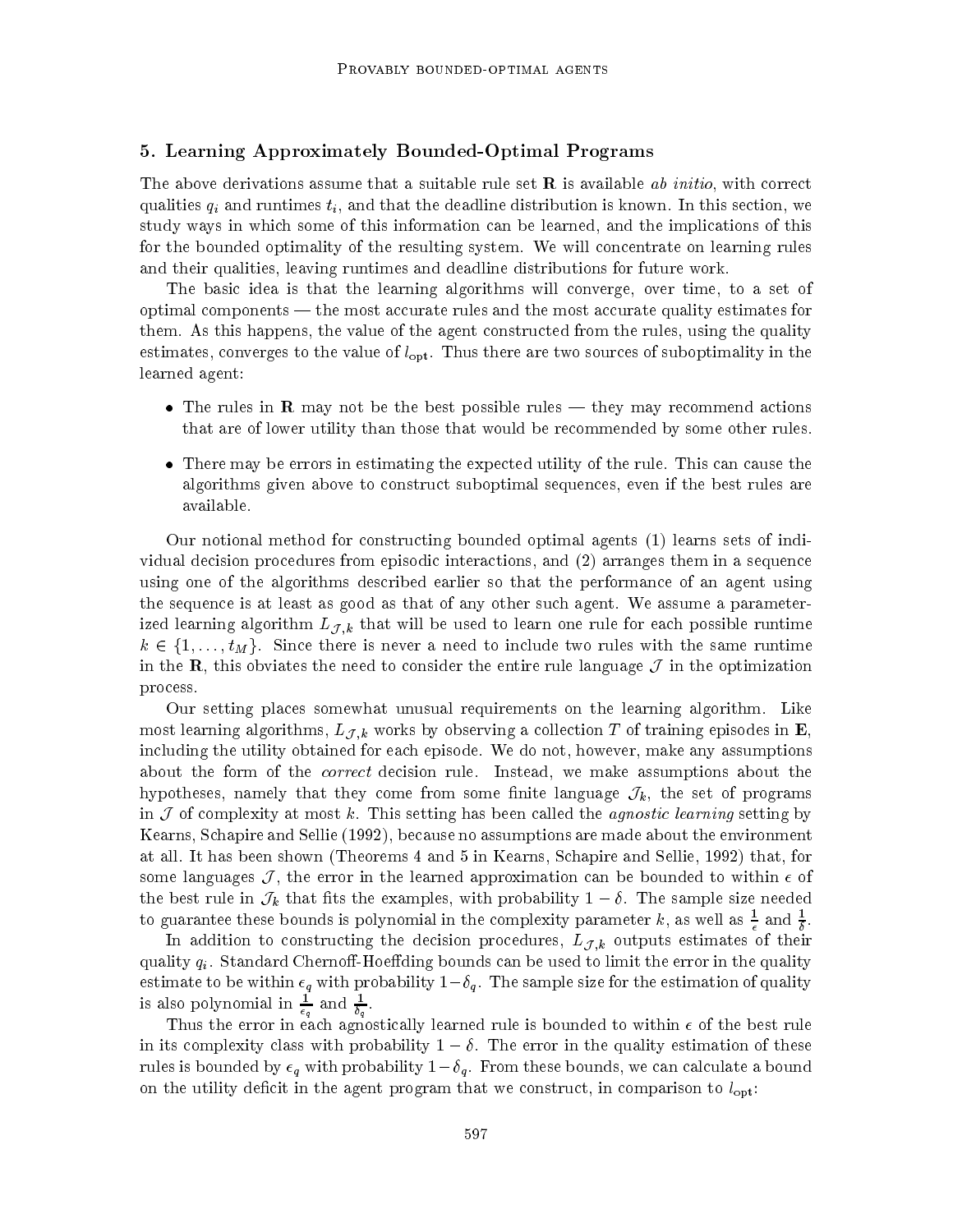**Theorem 7** Assume an architecture  $M<sub>J</sub>$  that executes sequences of decision procedures in an agnostically learnable language  $\mathcal J$  whose runtimes range over  $[1..t_M]$ . For real time task environments with fixed time cost, fixed deadline, and stochastic deadline, we can construct a program l such that

 $V(l_{\text{opt}}, M, \mathbf{E}) - V(l, M, \mathbf{E}) \leq \epsilon + 2\epsilon_{q}$ 

with probability greater than  $1 - m(\delta + \delta_q)$ , where m is the number of decision procedures in  $l_{\text{opt}}$ .

**Proof:** We prove this theorem for the stochastic deadline regime, where the bounded optimal program is a sequence of decision procedures. The proofs for the fixed cost and fixed deadline regimes, where the bounded optimal program is a singleton, follow as a special case. Let the best decision procedures for **E** be the set  $\mathbf{R}^* = \{r_1^*, \ldots, r_n^*\}$ , and let  $l_{opt} = s_1^* \dots s_m^*$  be an optimal sequence constructed from  $\mathbb{R}^*$ . Let  $\mathbb{R} = \{r_1, \dots r_n\}$  be the set of decision procedures returned by the learning algorithm. With probability greater than  $1 - m\delta$ ,  $q_i^* - q_i \leq \epsilon$  for all i, where  $q_i$  refers to the true quality of  $r_i$ . The error in the estimated quality  $\hat{q}_i$  of decision procedure  $r_i$  is also bounded: with probability greater than  $1 - m\delta_q$ ,  $|\hat{q}_i - q_i| \leq \epsilon_q$  for all i.

Let  $s = s_1 \ldots s_m$  be those rules in **R** that come from the same runtime classes as the rules  $s_1$  ...  $s_m$  in  $\mathbf R$  . Then, by Equation 5, we have

 $V(l_{\text{opt}}, M, \mathbf{E}) - V(s, M, \mathbf{E}) \leq \epsilon$ 

because the error in V is a weighted average of the errors in the individual  $q_i$ . Similarly, we have

$$
|\tilde{V}(s, M, \mathbf{E}) - V(s, M, \mathbf{E})| \le \epsilon_q
$$

Now suppose that the sequence construction algorithm applied to  **produces a sequence**  $l = s_1 \dots s_l$ . By definition, this sequence appears to be optimal according to the estimated value function  $V$ . Hence

 $\hat{V} (l,M,\mathbf{E}) > \hat{V} (s,M, \mathbf{E})$ 

As before, we can bound the error on the estimated value:

 $|\hat{V}(l,M,\mathbf{E}) - V(l,M,\mathbf{E})| \leq \epsilon_a$ 

Combining the above inequalities, we have

$$
V(l_{\text{opt}}, M, \mathbf{E}) - V(l, M, \mathbf{E}) \le \epsilon + 2\epsilon_q
$$

 $\Box$ 

Although the theorem has practical applications, it is mainly intended as an illustration of how a learning procedure can converge on a bounded optimal conguration. With some additional work, more general error bounds can be derived for the case in which the rule execution times  $t_i$  and the real-time utility variation (time cost, fixed deadline, or deadline distribution) are all estimated from the training episodes. We can also obtain error bounds for the case in which the rule language  $\mathcal I$  is divided up into a smaller number of coarser runtime classes, rather than the potentially huge number that we currently use.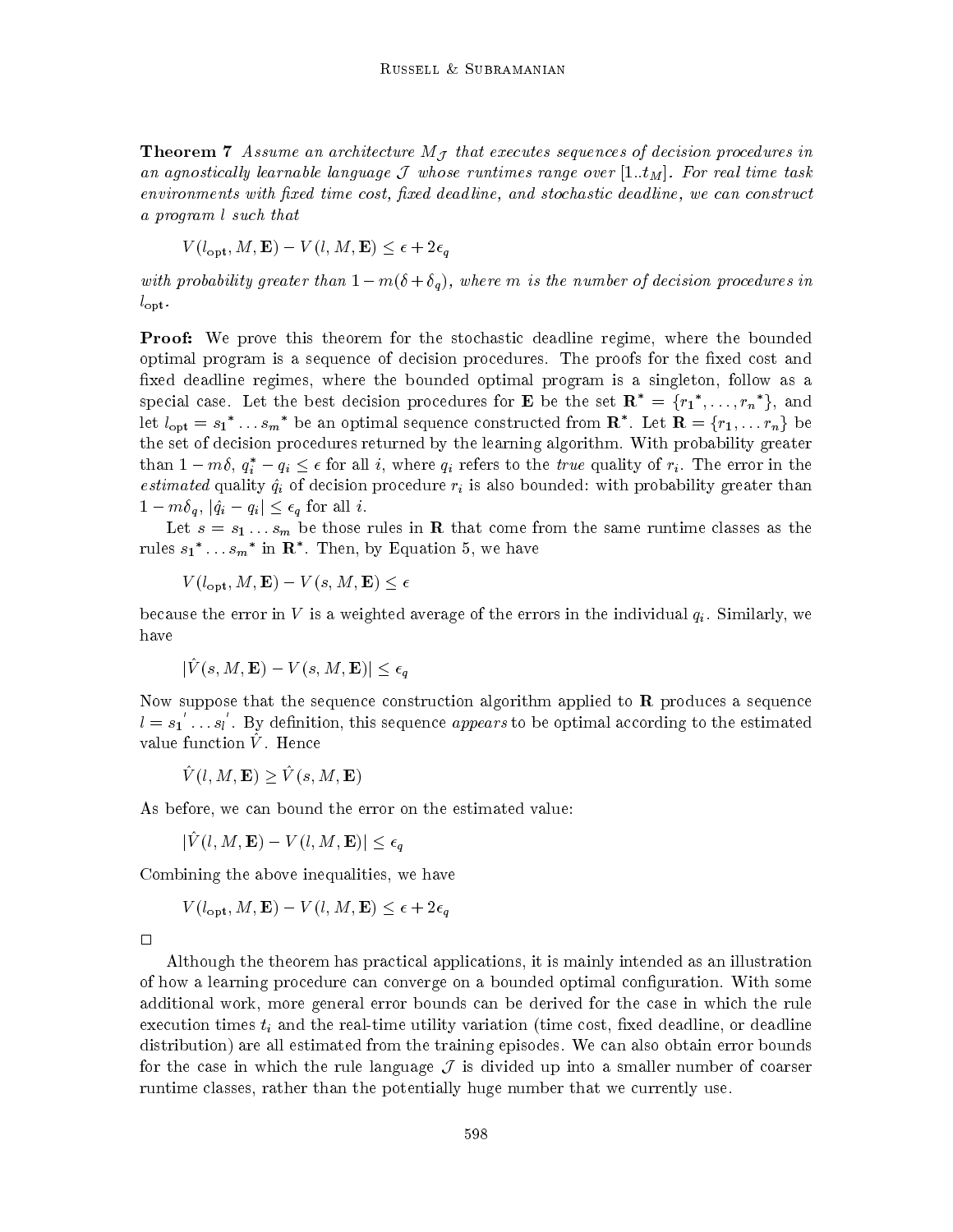# 6. Asymptotic Bounded Optimality

The strict notion of bounded optimality may be a useful philosophical landmark from which to explore articial intelligence, but it may be too strong to allow many interesting, general results to be obtained. The same observation can be made in ordinary complexity theory: although absolute efficiency is the aim, asymptotic efficiency is the game. That a sorting algorithm is  $O(n \log n)$  rather than  $O(n^2)$  is considered significant, but replacing a  $\mod n$ by  $2$ " by a "shift-left 1 bit" is not considered a real advance. The slack allowed by the definitions of complexity classes is essential in building on earlier results, in obtaining robust results that are not restricted to specific implementations, and in analysing the complexity of algorithms that use other algorithms as subroutines. In this section, we begin by reviewing classical complexity. We then propose denitions of asymptotic bounded optimality that have some of the same advantages, and show that classical optimality is a special case of asymptotic bounded optimality. Lastly, we report on some preliminary investigations into the use of asymptotic bounded optimality as a theoretical tool in constructing universal real-time systems.

### 6.1 Classical complexity

A problem, in the classical sense, is defined by a pair of predicates  $\phi$  and  $\psi$  such that output z is a solution for input x if and only if  $\phi(x)$  and  $\psi(x, z)$  hold. A problem instance is an input satisfying  $\phi$ , and an algorithm for the problem class always terminates with an output z satisfying  $\psi(x, z)$  given an input x satisfying  $\phi(x)$ . Asymptotic complexity describes the growth rate of the worst-case runtime of an algorithm as a function of the input size. We can define this formally as follows. Let  $T_a(x)$  be the runtime of algorithm a on input x, and let  $T_a^*(n)$  be the maximum runtime of a on any input of size n. Then algorithm a has complexity  $O(f(n))$  if

 $\exists k, n_0 \forall n \; n > n_0 \Rightarrow T_a^*(n) \leq k f(n)$ 

Intuitively, a classically optimal algorithm is one that has the lowest possible complexity. For the purposes of constructing an asymptotic notion of bounded optimality, it will be useful to have a definition of classical optimality that does not mention the complexity directly. This can be done as follows:

**Definition 11** Classically optimal algorithm: An algorithm a is classically optimal if and only if

$$
\exists k, n_0 \ \forall a', n \ n > n_0 \Rightarrow T_a^*(n) \leq k T_{a'}^*(n)
$$

To relate classical complexity to our framework, we will need to define the special case of task environments in which traditional programs are appropriate. In such task environments, an input is provided to the program as the initial percept, and the utility function on environment histories obeys the following constraint:

**Definition 12** Classical task environment:  $\langle E_P, U \rangle$  is a classical task environment for problem P if

$$
V(l, M, E_P) = \begin{cases} u(T(l, M, E_P)) & if l \text{ outputs a correct solution for } P \\ 0 & otherwise \end{cases}
$$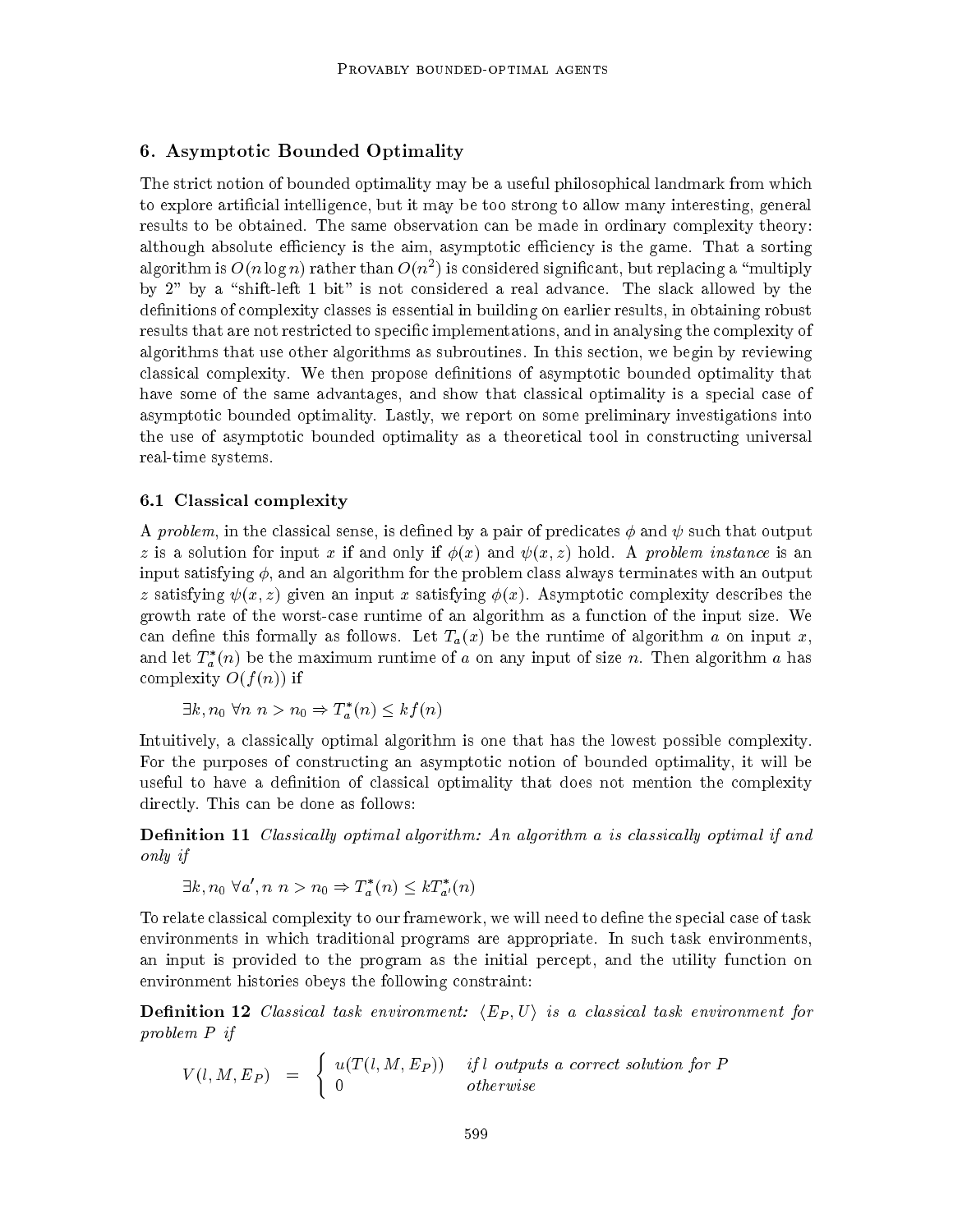where  $T(l, M, E_P)$  is the running time for l in  $E_P$  on M, M is a universal Turing machine, and u is some positive decreasing function.

The notion of a *problem class* in classical complexity theory thus corresponds to a class of classical task environments of unbounded complexity. For example, the Traveling Salesperson Problem contains instances with arbitrarily large numbers of cities.

### 6.2 Varieties of asymptotic bounded optimality

The first thing we will need is a complexity measure on environments. Let  $n(E)$  be a suitable measure of the complexity of an environment. We will assume the existence of environment classes that are of unbounded complexity. Then, by analogy with the definition of classical optimality, we can define a worst-case notion of asymptotic bounded optimality (ABO). Letting  $V^-(l, M, n, E)$  be the minimum value of  $V(l, M, E)$  for all  $E$  in E of complexity  $n$ , we have

**Definition 13** Worst-case asymptotic bounded optimality: an agent program l is timewise (or spacewise) worst-case asymptotically bounded optimal in  $E$  on M iff

 $\exists k, n_0 \; \forall l', n \; n > n_0 \Rightarrow V^*(l, kM, n, \mathbf{E}) \geq V^*(l', M, n, \mathbf{E})$ 

where  $kM$  denotes a version of the machine  $M$  speeded up by a factor  $k$  (or with  $k$  times more memory).

In English, this means that the program is basically along the right lines if it just needs a faster (larger) machine to have worst-case behaviour as good as that of any other program in all environments.

If a probability distribution is associated with the environment class  $\bf{E}$ , then we can use the expected value  $V(l, M, E)$  to define an average-case notion of ABO:

**Definition 14** Average-case asymptotic bounded optimality: an agent programl is timewise (or spacewise) average-case asymptotically bounded optimal in  $E$  on M iff

 $\exists k \; \forall l' \; V(l,kM,\mathbf{E}) \geq V(l',M,\mathbf{E})$ 

For both the worst-case and average-case definitions of ABO, we would be happy with a program that was ABO for a nontrivial environment on a nontrivial architecture  $M$ , unless  $\kappa$  were enormous. In the rest of the paper, we will use the worst-case definition of ABO. Almost identical results can be obtained using the average-case definition.

The first observation that can be made about ABO programs is that classically optimal programs are a special case of ABO programs:<sup>7</sup>

<sup>6.</sup> The classical definitions allow for optimality up to a constant factor  $k$  in the runtime of the algorithms. One might wonder why we chose to use the constant factor to expand the machine capabilities, rather than to increase the time available to the program. In the context of ordinary complexity theory, the two alternatives are exactly equivalent, but in the context of general time-dependent utilities, only the former is appropriate. It would not be possible to simply "let l run k times longer," because the programs we wish to consider control their own execution time, trading it off against solution quality. One could imagine slowing down the entire environment by a factor of  $k$ , but this is merely a less realistic version of what we propose.

<sup>7.</sup> This connection was suggested by Bart Selman.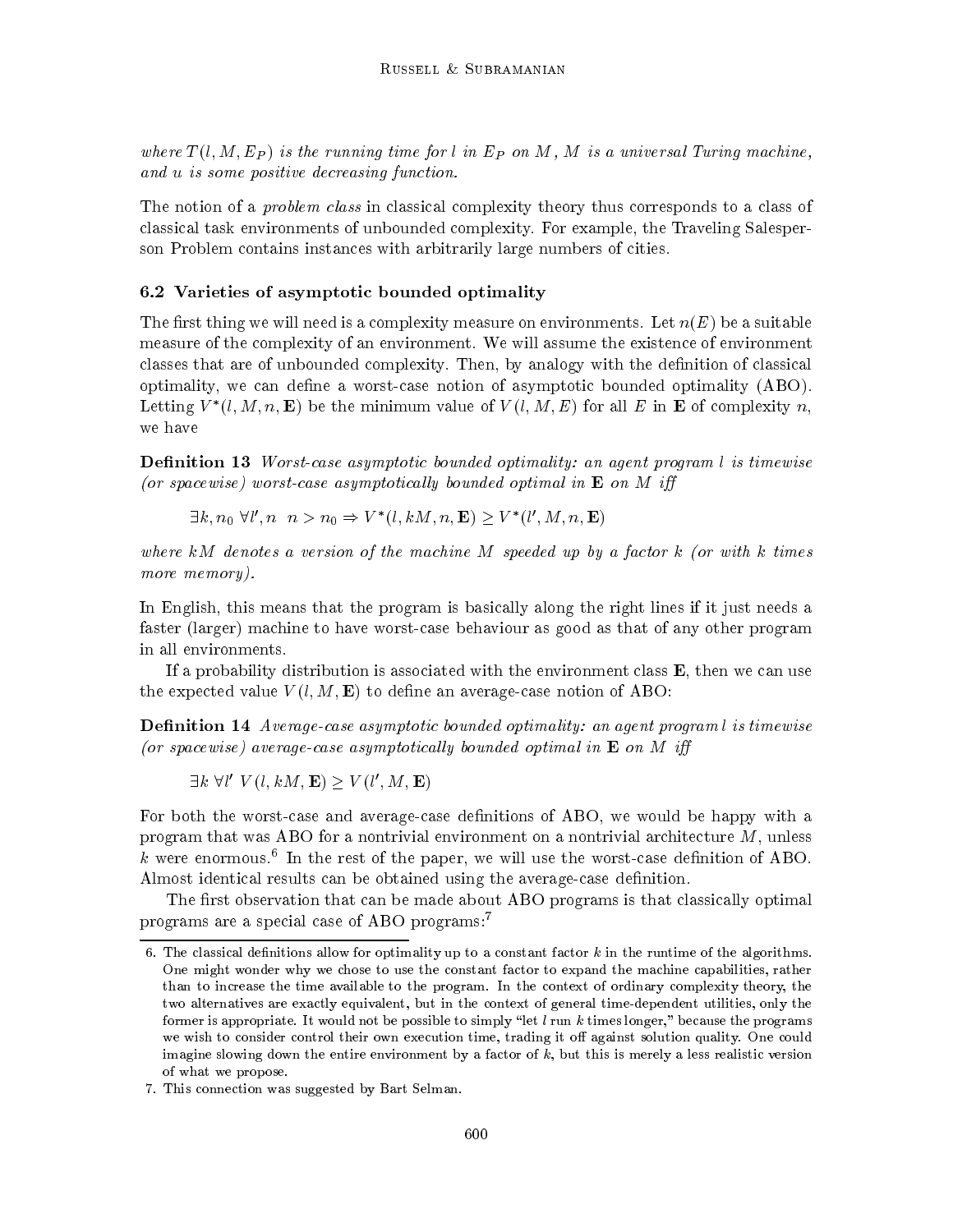**Theorem 8** A program is classically optimal for a given problem  $P$  if and only if it is timewise worst-case ABO for the corresponding classical task environment class  $\langle \mathbf{E}_P, U \rangle$ .

This observation follows directly from Definitions 11, 12, and 13.

In summary, the notion of ABO will provide the same degree of theoretical robustness and machine-independence for the study of bounded systems as asymptotic complexity does for classical programs. Having set up a basic framework, we can now begin to exercise the definitions.

### 6.3 Universal asymptotic bounded optimality

Asymptotic bounded optimality is defined with respect to a specific value function  $V$ . In constructing real-time systems, we would prefer a certain degree of independence from the temporal variation in the value function. We can achieve this by defining a family  $\mathcal V$  of value functions, differing only in their temporal variation. By this we mean that the value function preserves the preference ordering of external actions over time, with all value functions in the family having the same preference ordering.<sup>8</sup>

For example, in the fixed-cost regime we can vary the time cost  $c$  to generate a family of value functions; in the stochastic deadline case, we can vary the deadline distribution  $P_d$  to generate another family. Also, since each of the three regimes uses the same quality measure for actions, then the union of the three corresponding families is also a family. What we will show is that a single program, which we call a universal program, can be asymptotically bounded-optimal regardless of which value function is chosen within any particular family.

**Definition 15** Universal asymptotic bounded optimality (UABO): An agent program l is UABO in environment class **E** on M for the family of value functions  $V$  iff l is ABO in **E** on M for every  $V_i \in \mathcal{V}$ .

A UABO program must compete with the ABO programs for every individual value function in the family. A UABO program is therefore a universal real-time solution for a given task. Do UABO programs exist? If so, how can we construct them?

It turns out that we can use the scheduling construction from (Russell & Zilberstein, 1991) to design UABO programs. This construction was designed to reduce task environments with unknown interrupt times to the case of known deadlines, and the same insight applies here. The construction requires the architecture  $M$  to provide program concatenation (e.g., the LISP prog construct), a conditional-return construct, and the null program  $\Lambda$ . The universal program  $l_U$  has the form of a concatenation of individual programs of increasing runtime, with an appropriate termination test after each. It can be written as

$$
l_U=[l_0\cdot l_1\cdots l_j\cdots]
$$

where each  $l_i$  consists of a program and a termination test. The program part in  $l_i$  is any program in  $\mathcal{L}_M$  that is ABO in **E** for a value function  $V_j$  that corresponds to a fixed deadline at  $t_d = 2^j \epsilon$ , where  $\epsilon$  is a time increment smaller than the execution time of any non-null program in  $\mathcal{L}_M$ .

<sup>8.</sup> The value function must therefore be separable (Russell & Wefald, 1989), since this preservation of rank order allows a separate time cost to be defined. See chapter 9 of (Keeney & Raiffa, 1976) for a thorough discussion of time-dependent utility.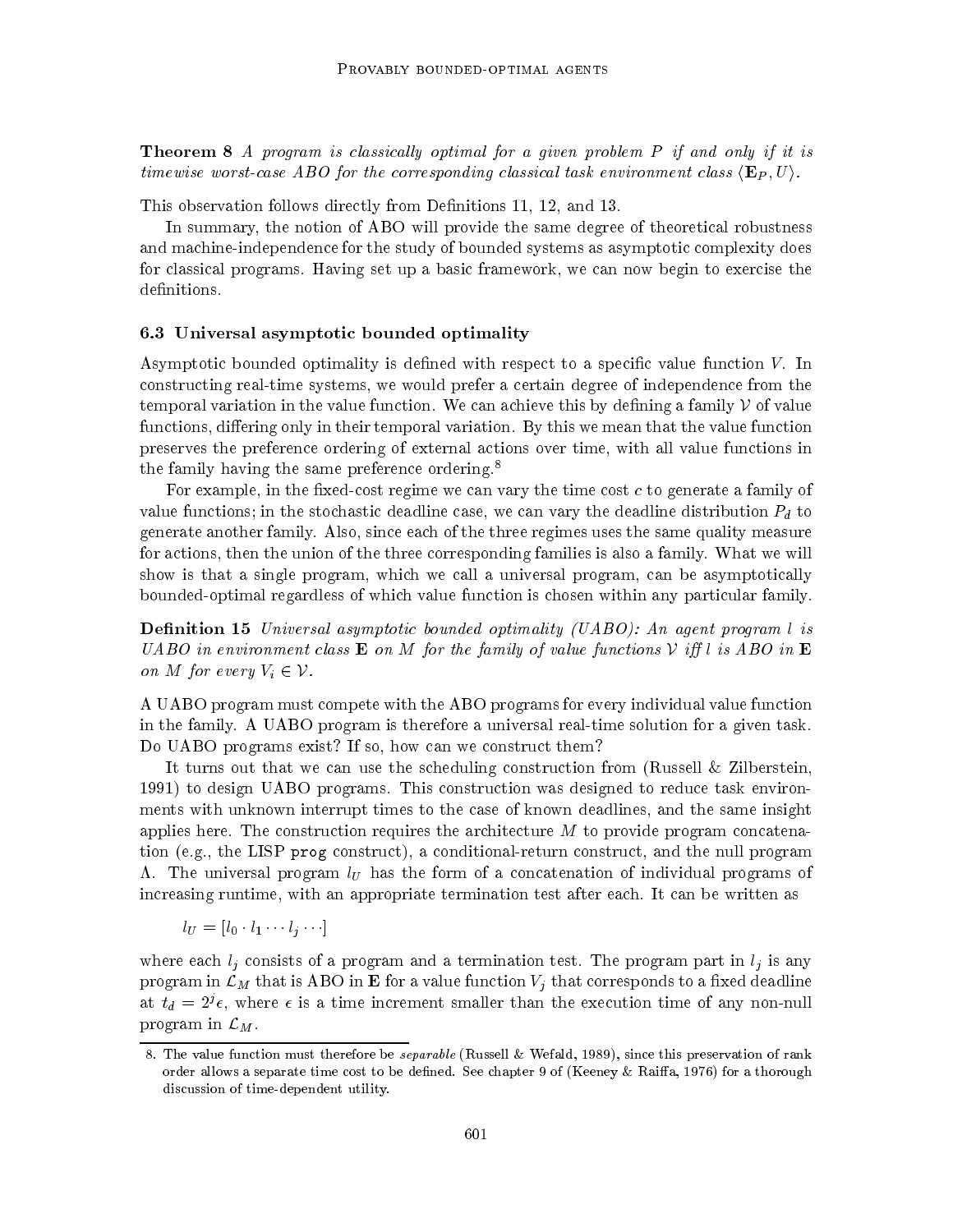

Figure 6: Performance profiles for  $l_U$  running on  $4M$ , and for  $l_{opt}$  running on M

Before proceeding to a statement that  $l_U$  is indeed UABO, let us look at an example. Consider the simple, sequential machine architecture described earlier. Suppose we can select rules from a three-rule set with  $r_1 = (0.2, 2), r_2 = (0.5, 5)$  and  $r_3 = (0.7, 7)$ . Since the shortest runtime of these rules is 2 seconds, we let  $\epsilon = 1$ . Then we look at the optimal programs  $l_0, l_1, l_2, l_3, \ldots$  for the fixed-deadline task environments with  $t_d = 1, 2, 4, 8, \ldots$ These are:

$$
l_0 = \Lambda
$$
;  $l_1 = r_1$ ;  $l_2 = r_1$ ;  $l_3 = r_3$ ; ...

Hence the sequence of programs in  $l_U$  is  $[\Lambda, r_1, r_1, r_3,...].$ 

Now consider a task environment class with a value function  $V_i$  that specifies a stochastic deadline uniformly distributed over the range  $[0...10]$ . For this class,  $l_{opt} = r_1 r_2$  is a bounded optimal sequence. To turns out that  $ij$  has higher utility than  $l_{\text{opt}}$  provided it is run on a machine that is four times faster. We can see this by plotting the two performance profiles:  $Q_U$  for  $l_U$  on 4M and  $Q_{\text{opt}}$  for  $l_{\text{opt}}$  on M.  $Q_U$  dominates  $Q_{\text{opt}}$ , as shown in Figure 6.

To establish that the  $l_U$  construction yields UABO programs in general, we need to define a notion of worst-case performance profile. Let  $Q_-(t, t, M, n, E)$  be the minimum value obtained by interrupting l at t, over all E in **E** of complexity n. We know that each  $l_i$  in  $l_U$  satisfies the following:

$$
\forall l', n \ n > n_j \Rightarrow V_j^*(l_j, k_j M, n, \mathbf{E}) \ge V_j^*(l', M, n, \mathbf{E})
$$

for constants  $k_j$ ,  $n_j$ . The aim is to prove that

$$
\forall V_i \in \mathcal{V} \exists k, n_0 \ \forall l', n \ n > n_0 \Rightarrow V_i^*(l_U, kM, n, \mathbf{E}) \ge V_i^*(l', M, n, \mathbf{E})
$$

Given the definition of worst-case performance profile, it is fairly easy to show the following lemma (the proof is essentially identical to the proof of Theorem 1 in Russell and Zilberstein, 1991):

<sup>9.</sup> Notice that, in our simple model, the output quality of a rule depends only on its execution time and not on the input complexity. This also means that worst-case and average-case behaviour are the same.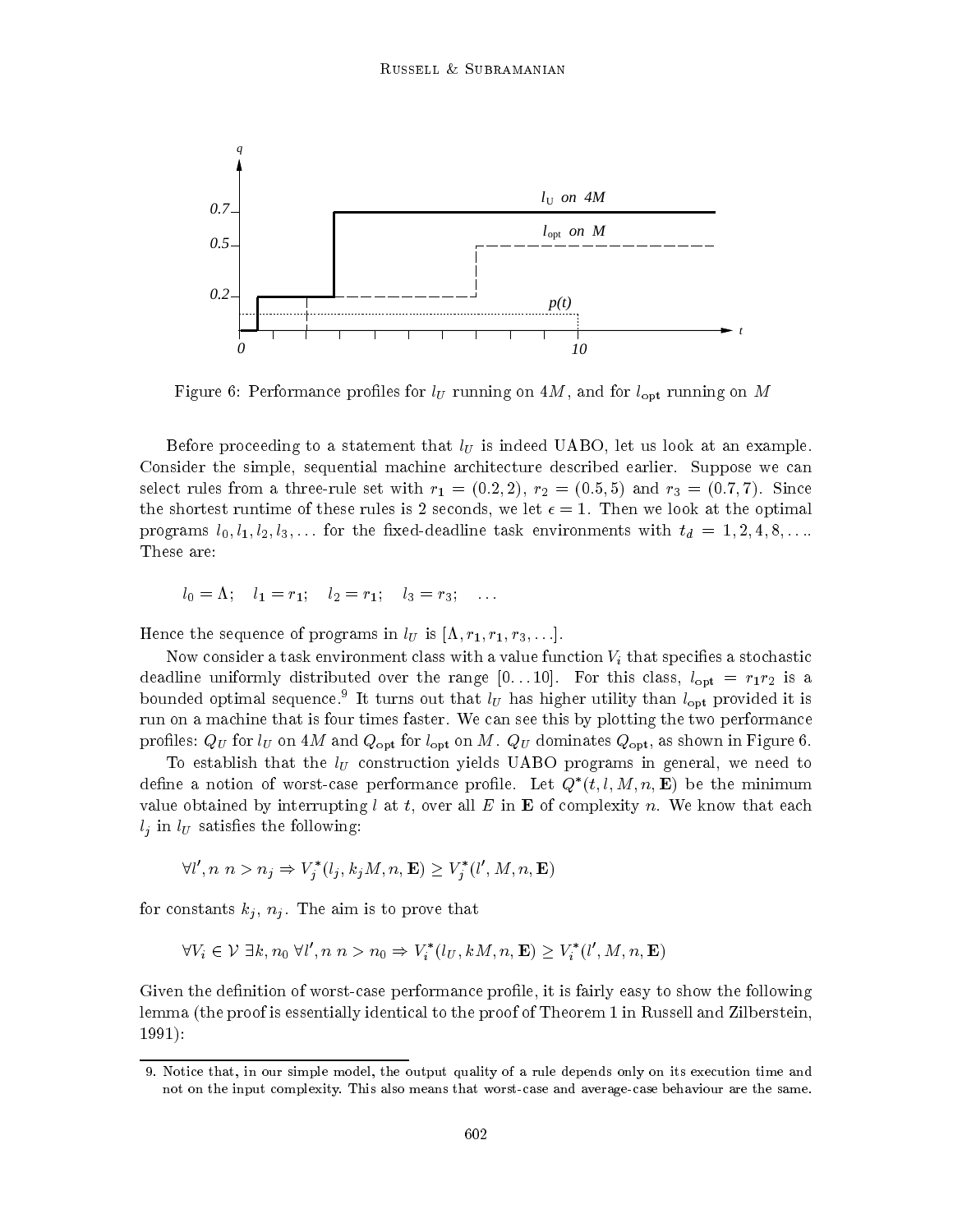

Figure 1: Throughput and accuracy improvement of  $_{U}$  over  $l_{\rm opt}$ , as a function of mean arrival time,  $\lambda = 0.2$ , Poisson arrivals.

**Lemma 6** If  $l_U$  is a universal program in **E** for V, and  $l_i$  is ABO on M in **E** for  $V_i \in V$ , then  $Q^*(t, l_U, kM, n, \mathbf{E})$  dominates  $Q^*(t, l_i, M, n, \mathbf{E})$  for  $k \geq 4$  max<sub>i</sub>  $k_j$ ,  $n > \max_i n_j$ .

This lemma establishes that, for a small constant penalty, we can ignore the specific realtime nature of the task environment in constructing bounded optimal programs. However, we still need to deal with the issue of termination. It is not possible in general for  $l_U$ to terminate at an appropriate time without access to information concerning the timedependence of the utility function. For example, in a fixed-time-cost task environment, the appropriate termination time depends on the value of the time cost c.

For the general case with deterministic time-dependence, we can help out  $l_U$  by supplying, for each  $v_i$ , an aspiration level  $Q_i$   $(i_i, i_i, M, n, E)$ , where  $i_i$  is the time at which  $l_i$  acts.  $l_U$  terminates when it has completed an  $l_j$  such that  $q_j \geq Q_i^*(t_i, l_i, M, n, \mathbf{E})$ . By construction, this will happen no later than  $t_i$  because of Lemma 6.

**Theorem 9** In task environments with deterministic time-dependence, an  $I_U$  with a suitable aspiration level is UABO in E on M.

With deadline heralds, the termination test is somewhat simpler and does not require any additional input to  $l_U$ .

**Theorem 10** In a task environment with stochastic deadlines,  $l_U$  is UABO in **E** on M if it terminates when the herald arrives.

Returning to the mail-sorting example, it is fairly easy to see that  $l_U$  (which consists of a sequence of networks, like the optimal programs for the stochastic deadline case) will be ABO in the fixed-deadline regime. It is not so obvious that it is also ABO in any particular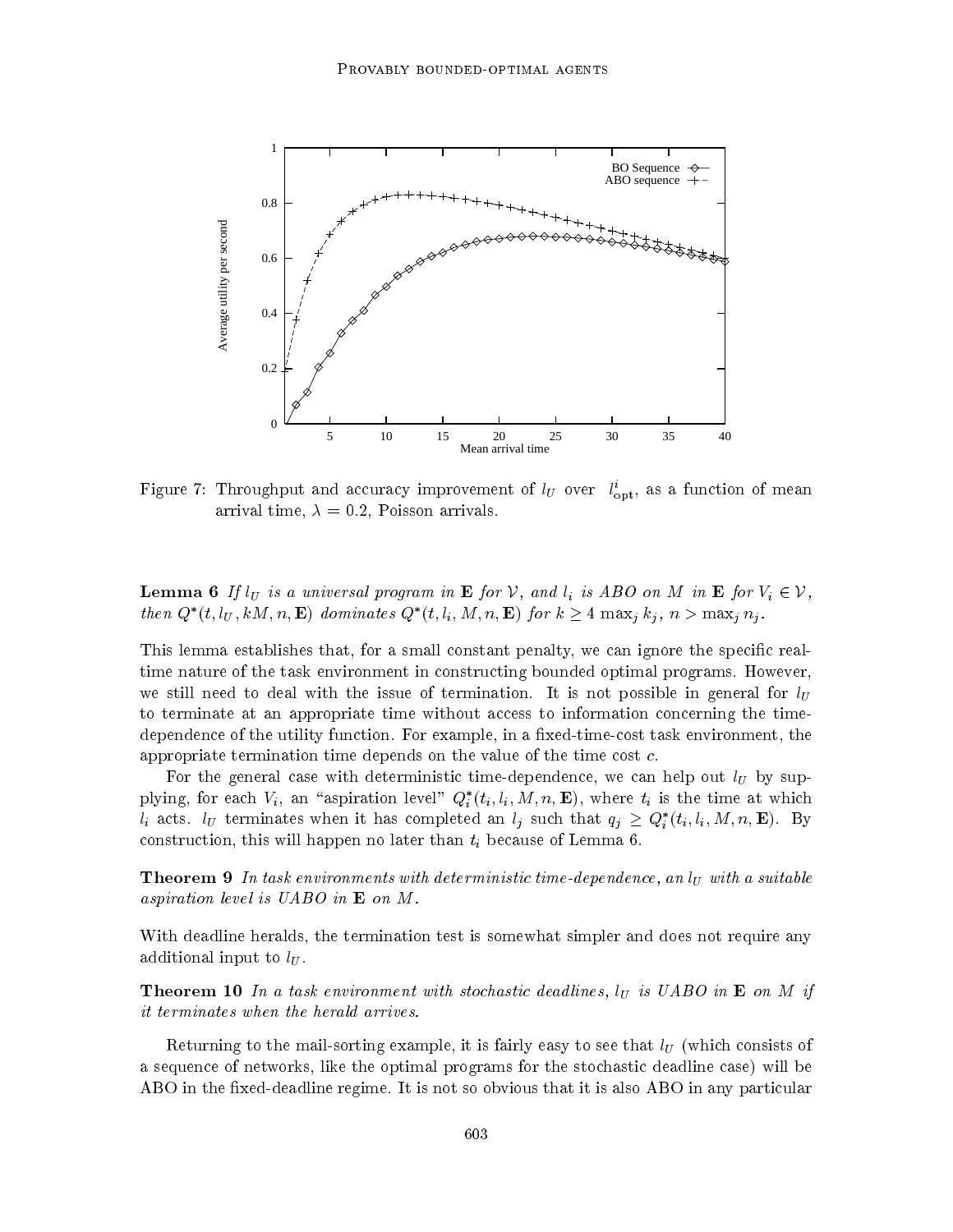stochastic deadline case  $-$  recall that both regimes can be considered as a single family. We have programmed a constructor function for universal programs, and applied it to the mail-sorter environment class. Varying the letter arrival distribution gives us different value functions  $V_i \in \mathcal{V}$ . Figure 7 shows that  $l_U$  (on 4M) has higher throughput and accuracy  $\iota_{\rm opt}$  across the entire range of arrival distributions.

Given the existence of UABO programs, it is possible to consider the behaviour of compositions thereof. The simplest form of composition is functional composition, in which the output of one program is used as input by another. More complex, nested compositional structures can be entertained, including loops and conditionals (Zilberstein, 1993). The main issue in constructing UABO compositions is how to allocate time among the components. Provided that we can solve the time allocation problem when we know the total runtime allowed, we can use the same construction technique as used above to generate composite UABO programs, where optimality is among all possible compositions of the components. Zilberstein and Russell (1993), show that the allocation problem can be solved in linear time in the size of the composite system, provided the composition is a tree of bounded degree.

### 7. Conclusions And Further Work

We examined three possible formal bases for artificial intelligence, and concluded that bounded optimality provides the most appropriate goal in constructing intelligent systems. We also noted that similar notions have arisen in philosophy and game theory for more or less the same reason: the mismatch between classically optimal actions and what we have called *feasible* behaviours—those that can be generated by an agent program running on a computing device of nite speed and size.

We showed that with careful specification of the task environment and the computing device one can design provably bounded-optimal agents. We exhibited only very simple agents, and it is likely that bounded optimality in the strict sense is a difficult goal to achieve when a larger space of agent programs is considered. More relaxed notions such as asymptotic bounded optimality (ABO) may provide more theoretically robust tools for further progress. In particular, ABO promises to yield useful results on composite agent designs, allowing us to separate the problem of designing complex ABO agents into a discrete structural problem and a continuous temporal optimization problem that is tractable in many cases. Hence, we have reason to be optimistic that articial intelligence can be usefully characterized as the study of bounded optimality. We may speculate that provided the computing device is neither too small (so that small changes in speed or size cause signicant changes in the optimal program design) nor too powerful (so that classically optimal decisions can be computed feasibly), ABO designs should be stable over reasonably wide variations in machine speed and size and in environmental complexity. The *details* of the optimal designs may be rather arcane, and learning processes will play a large part in their discovery; we expect that the focus of this type of research will be more on questions of convergence to optimality for various structural classes than on the end result itself.

Perhaps the most important implication, beyond the conceptual foundations of the field itself, is that research on bounded optimality applies, by design, to the *practice* of artificial intelligence in a way that idealized, infinite-resource models may not. We have given, by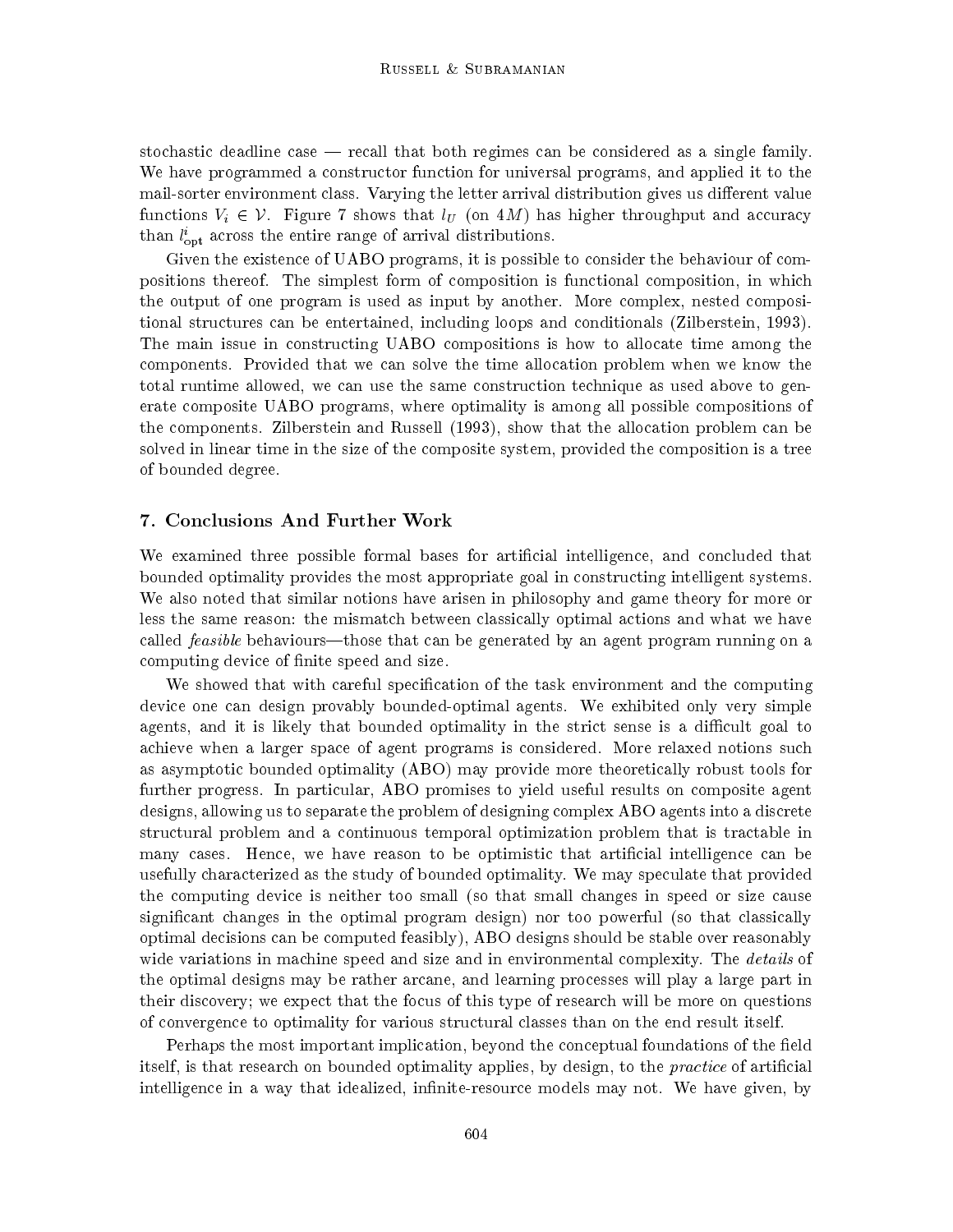way of illustrating this definition, a bounded optimal agent: the design of a simple system consisting of sequences of decision procedures that is provably better than any other program in its class. A theorem that exhibits a bounded optimal design translates, by definition, into an agent whose actual behaviour is desirable.

There appear to be plenty of worthwhile directions in which to continue the exploration of bounded optimality. From a foundational point of view, one of the most interesting questions is how the concept applies to agents that can incorporate a learning component. (Note that in section 5, the learning algorithm was external to the agent.) In such a case, there will not necessarily be a largely stable bounded optimal conguration if the agent program is not large enough; instead, the agent will have to adapt to a shorter-term horizon and rewrite itself as it becomes obsolete.

With results on the preservation of ABO under composition, we can start to examine much more interesting architectures than the simple production system studied above. For example, we can look at optimal search algorithms, where the algorithm is constrained to apply a metalevel decision procedure at each step to decide which node to expand, if any (Russell & Wefald, 1989). We can also extend the work on asymptotic bounded optimality to provide a utility-based analogue to "big-O" notation for describing the performance of agent designs, including those that are suboptimal.

In the context of computational learning theory, it is obvious that the stationarity requirement on the environment, which is necessary to satisfy the preconditions of PAC results, is too restrictive. The fact that the agent learns may have some effect on the distribution of future episodes, and little is known about learning in such cases (Aldous & Vazirani, 1990). We could also relax the deterministic and episodic requirement to allow non-immediate rewards, thereby making connections to current research on reinforcement learning.

The computation scheduling problem we examined is interesting in itself, and does not appear to have been studied in the operations research or combinatorial optimization literature. Scheduling algorithms usually deal with physical rather than computational tasks, hence the objective function usually involves summation of outputs rather than picking the best. We would like to resolve the formal question of its tractability in the general case, and also to look at cases in which the solution qualities of individual processes are interdependent (such as when one can use the results of another). Practical extensions include computation scheduling for parallel machines or multiple agents, and scheduling combinations of computational and physical (e.g., job-shop and flow-shop) processes, where objective functions are a combination of summation and maximization. The latter extension broadens the scope of applications considerably. An industrial process, such as designing and manufacturing a car, consists of both computational steps (design, logistics, factory scheduling, inspection etc.) and physical processes (stamping, assembling, painting etc.). One can easily imagine many other applications in real-time financial, industrial, and military contexts.

It may turn out that bounded optimality is found wanting as a theoretical framework. If this is the case, we hope that it is refuted in an interesting way, so that a better framework can be created in the process.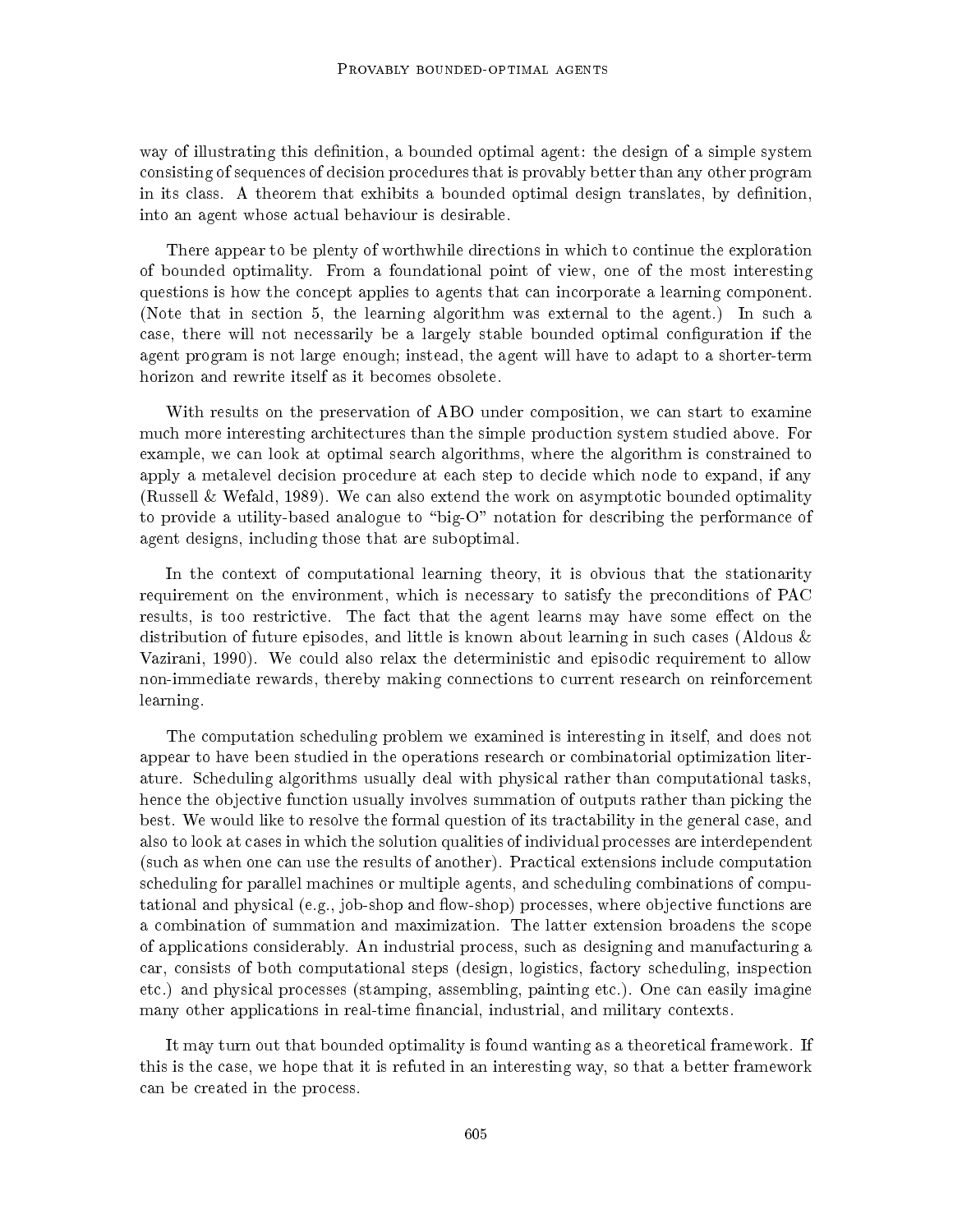## Appendix: Additional Proofs

This appendix contains formal proofs for three subsidiary lemmata in the main body of the paper.

**Lemma 3** There exists an optimal sequence that is sorted in increasing order of  $q$ 's.

**Proof:** Suppose this is not the case, and s is an optimal sequence. Then there must be two adjacent rules i,  $i + 1$  where  $q_i > q_{i+1}$  (see Figure 8). Removal of rule  $i + 1$  yields a sequence s' such that  $Q_{s'}(t) \geq Q_s(t)$ , from Lemma 1 and the fact that  $t_{i+2} \leq t_{i+1} + t_{i+2}$ . By Lemma 2, s <sup>0</sup> must also be optimal. We can repeat this removal process until s <sup>0</sup> is ordered by  $q_i$ , proving the theorem by reductio ad absurdum.

**Lemma 4** For every sequence  $s = s_1 \ldots s_m$  sorted in increasing order of quality, and single step z with  $q_z \geq q_{s_m}$ ,  $V(sz) \geq V(s)$ .

**Proof:** We calculate  $V(sz) - V(s)$  using Equation 5 and show that it is non-negative:

$$
V(sz) - V(s) = q_z[1 - P_d((\sum_{j=1}^m t_j) + t_z)] - q_m[1 - P_d((\sum_{j=1}^m t_j) + t_z)]
$$
  
=  $(q_z - q_m)[1 - P_d((\sum_{j=1}^m t_j) + t_z)]$ 

which is non-negative since  $q_z \ge q_m$ .



Figure 8: Proof for ordering by  $q_i$ ; lower dotted line indicates original profile; upper dotted line indicates profile after removal of rule  $i + 1$ .

**Lemma 5** There exists an optimal sequence whose rules are in nondecreasing order of  $t_i$ .

**Proof:** Suppose this is not the case, and s is an optimal sequence. Then there must be two adjacent rules i,  $i + 1$  where  $q_i \leq q_{i+1}$  and  $t_i > t_{i+1}$  (see Figure 9). Removal of rule i yields a sequence s' such that  $Q_{s'}(t) \geq Q_s(t)$ , from Lemma 1. By Lemma 2, s' must also be optimal. We can repeat this removal process until  $s$  is ordered by  $t_i$ , proving the theorem by reductio ad absurdum. $\Box$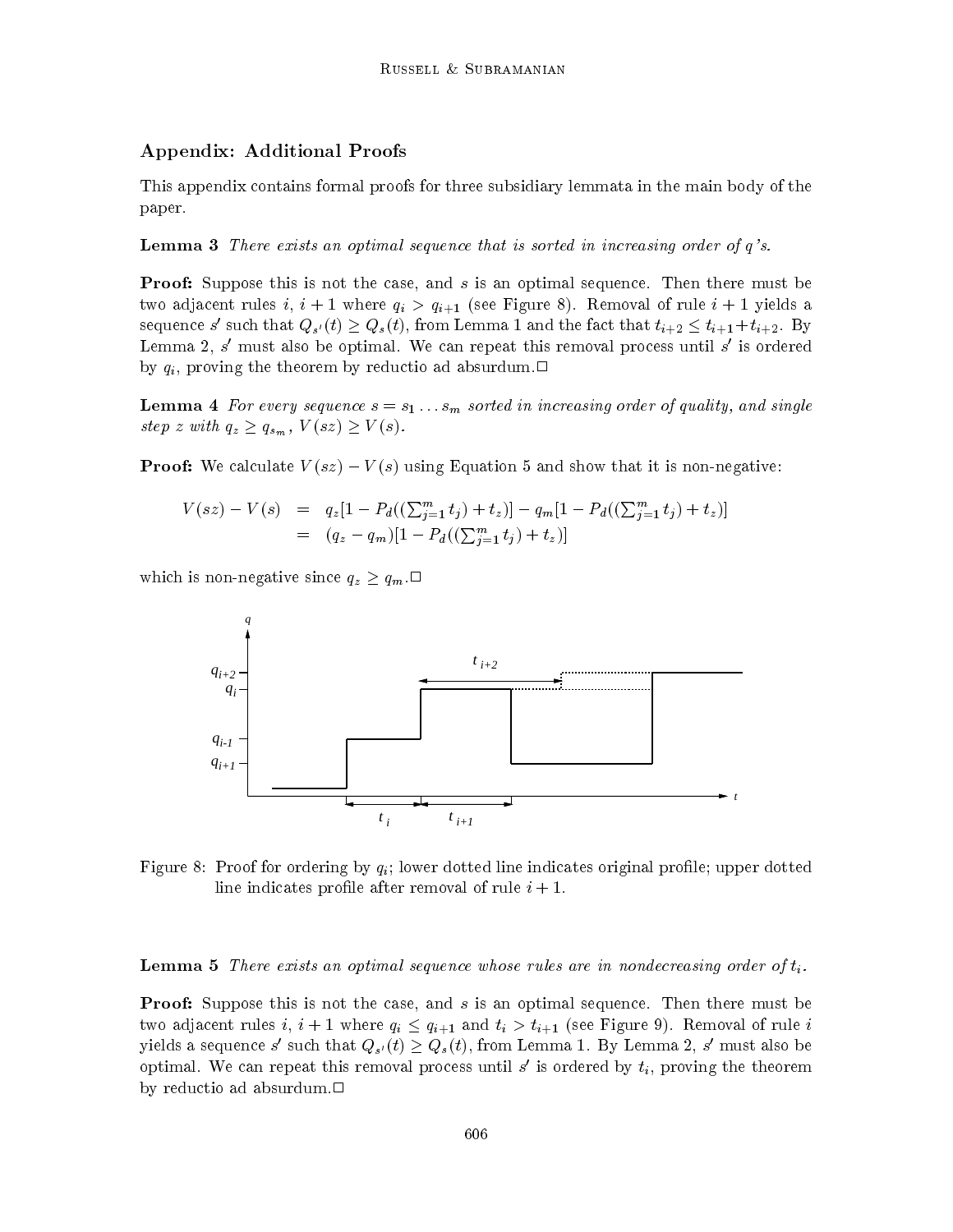

Figure 9: Proof for ordering by  $t_i$ ; dotted line indicates profile after removal of rule i.

### Acknowledgements

We would like to acknowledge stimulating discussions with Michael Fehling, Michael Genesereth, Russ Greiner, Eric Horvitz, Henry Kautz, Daphne Koller, and Bart Selman on the subject of bounded optimality; with Dorit Hochbaum, Nimrod Megiddo, and Kevin Glazebrook on the subject of dynamic programming for scheduling problems; and with Nick Littlestone and Michael Kearns on the subject of agnostic learning. We would also like to thank the reviewers for their many constructive suggestions. Many of the early ideas on which this work is based arose in discussions with the late Eric Wefald. Thanks also to Ron Parr for his work on the uniform-distribution case, Rhonda Righter for extending the results to the exponential distribution, and Patrick Zieske for help in implementing the dynamic programming algorithm. The first author was supported by  $\text{NSF}$  grants IRI-8903146, IRI-9211512 and IRI-9058427, by a visiting fellowship from the SERC while on sabbatical in the UK, and by the NEC Research Institute. The second author was supported by NSF grant IRI-8902721.

### References

- Agre, P., & Chapman, D. (1987). Pengi: An implementation of a theory of activity. In Proc. 6th National Conference on Artificial Intelligence, Seattle, WA. Morghan Kaufmann.
- Aldous, D., & Vazirani, U. (1990). A markovian extension of valiant's learning model. In Proc. 31st Annual Symposium on Foundations of Computer Science, St. Louis, MO. IEEE Comput. Soc. Press.
- Binder, J. (1994). On the complexity of deliberation scheduling with stochastic deadlines..
- Boser, B. E., Sackinger, E., Bromley, J., & LeCun, Y. (1992). Hardware requirements for neural network pattern classifiers  $-$  a case study and implementation. IEEE Micro,  $12, 32{-}40.$
- Brandt, R. (1953). In search of a credible form of rule utilitarianism. In Nakhnikian, G., & Castaneda, H. (Eds.), Morality and the Language of Conduct.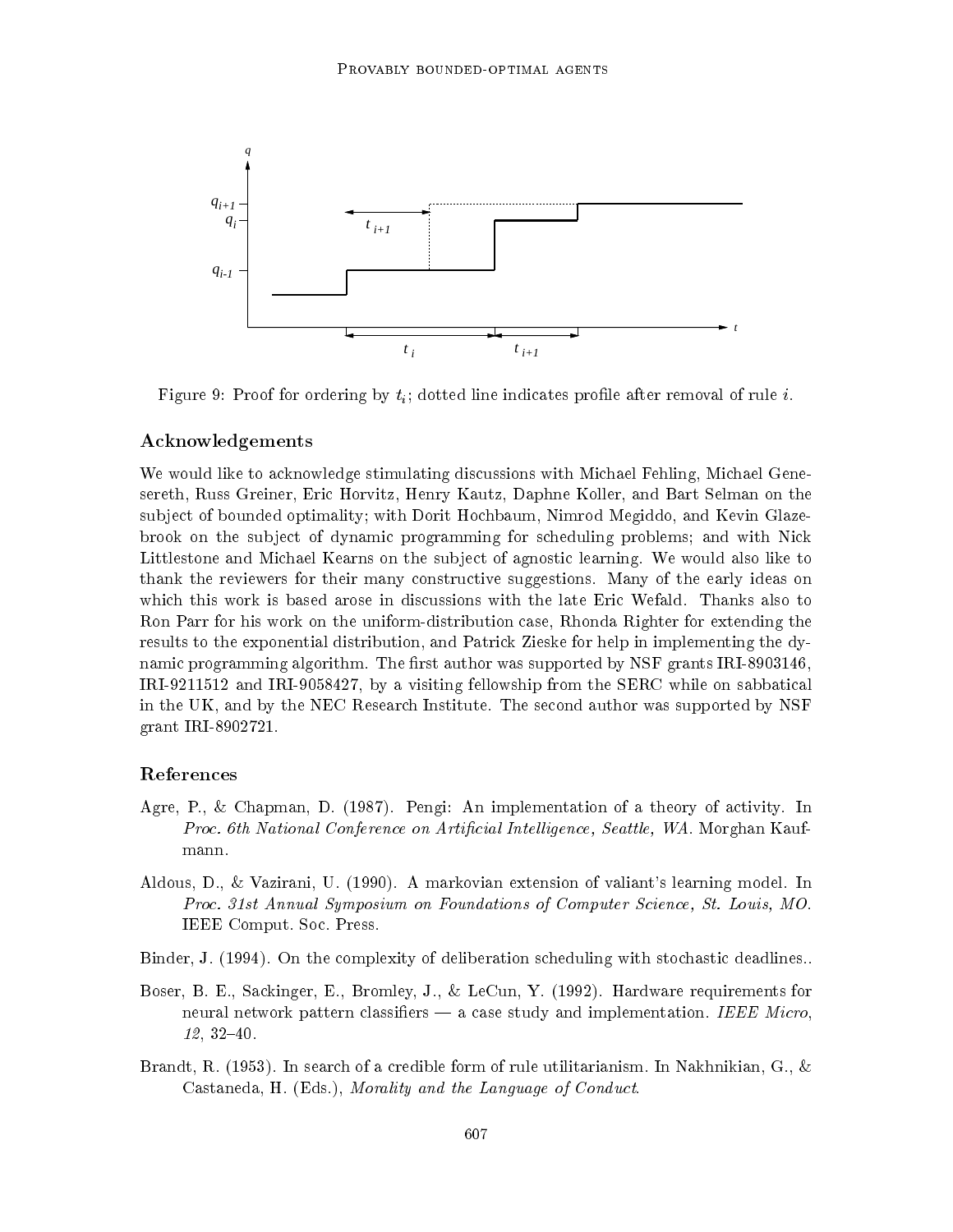- Breese, J. S., & Fehling, M. R. (1990). Control of problem-solving: Principles and architecture. In Shachter, R. D., Levitt, T., Kanal, L., & Lemmer, J. (Eds.), Uncertainty in Artificial Intelligence 4. North Holland: Amsterdam.
- Brooks, R. A. (1986). A robust, layered control system for a mobile robot. IEEE Journal of Robotics and Automation,  $2, 14-23$ .
- Cherniak, C. (1986). Minimal rationality. MIT Press: Cambridge.
- Dean, T., & Boddy, M. (1988). An analysis of time-dependent planning. In Proc. of AAAI-88, pp. 49-54.
- Dean, T. L., & Wellman, M. P. (1991). Planning and control. Morgan Kaufmann: San Mateo, CA.
- Dennett, D. (1986). The moral first aid manual. Tanner lectures on human values, University of Michigan.
- Doyle, J. (1983). What is rational psychology? toward a modern mental philosophy. AI  $Magazine, 4, 50-53.$
- Doyle, J. (1988). Articial intelligence and rational self-government. Tech. rep.. Technical report CMU-CS-88-124.
- Doyle, J., & Patil, R. (1991). Two theses of knowledge representation: language restrictions, taxonomic classification, and the utility of representation services. Artificial intelligence,  $48$ ,  $261-297$ .
- Etzioni, O. (1989). Tractable decision-analytic control. In Proc. of 1st International Conference on Knowledge Representation and Reasoning, pp.  $114-125$ .
- Fehling, M., & Russell, S. J. (1989). Proceedings of the AAAI Spring Symposium on Limited Rationality. AAAI.
- Genesereth, M. R., & Nilsson, N. J.  $(1987)$ . Logical Foundations of Artificial Intelligence. Morgan Kaufmann: Mateo, CA.
- Good, I. J. (1971). Twenty-seven principles of rationality. In In Godambe, V. P., & Sprott, D. A. (Eds.), *Foundations of Statistical Inference*, pp. 108–141. Holt, Rinehart, Winston.: Toronto.
- Hansson, O., & Mayer, A. (1989). Heuristic search as evidential reasoning. In Proceedings of the Fifth Workshop on Uncertainty in Artificial Intelligence, Windsor, Ontario.
- Horvitz, E. J. (1988). Reasoning about beliefs and actions under computational resource constraints. In Levitt, T., Lemmer, J., & Kanal, L. (Eds.), Uncertainty in Artificial Intelligence 3. North Holland: Amsterdam.
- Kearns, M., Schapire, R., & Sellie, L. (1992). Toward efficient agnostic learning. In Proc. 5th Ann. Workshop on Computational Learning Theory, Pittsburgh, PA. Morgan Kaufmann.